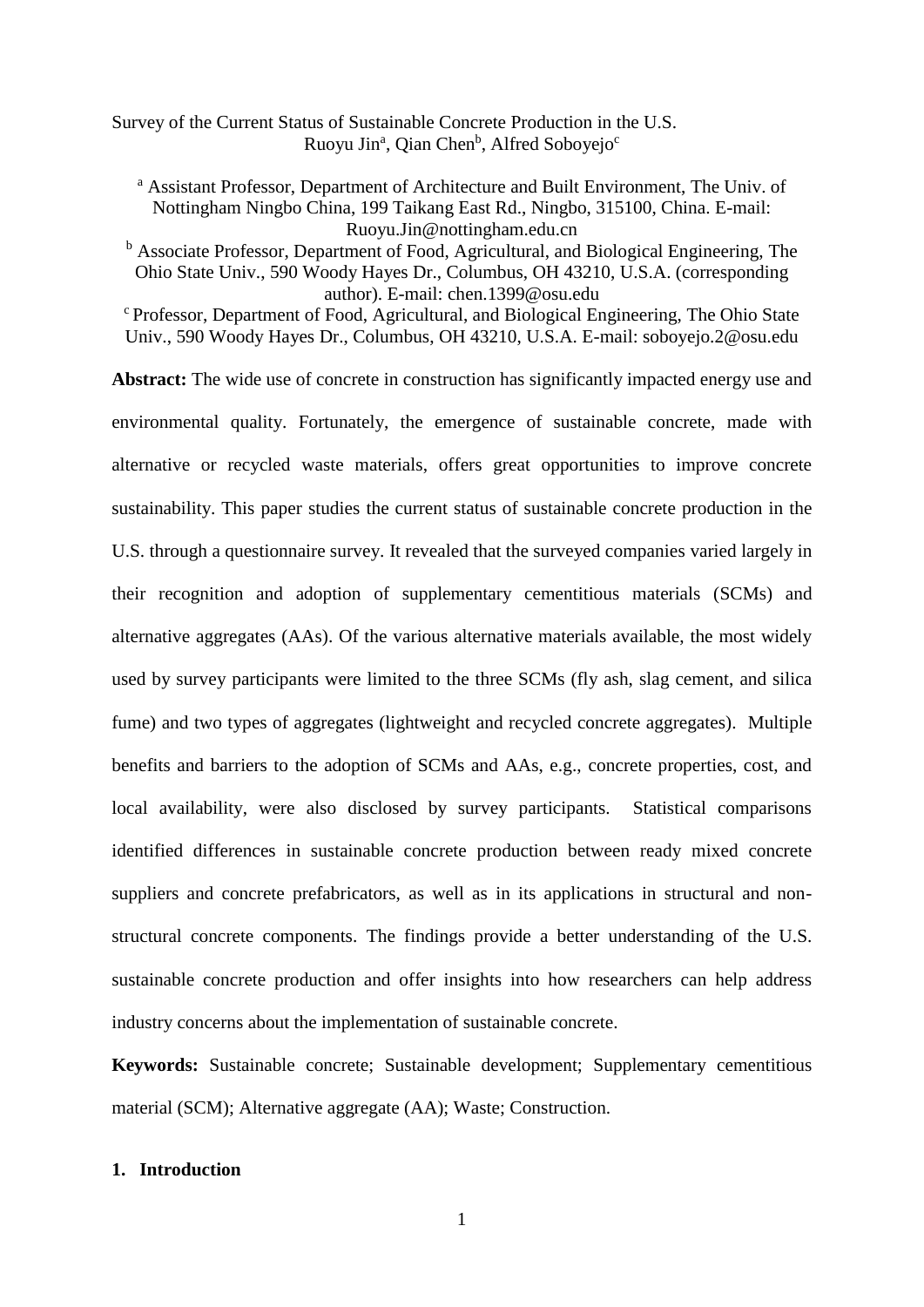The production and use of concrete, the most widely used building material worldwide, raises significant environmental concerns (Aïtcin, 2000; Henry and Kato, 2014; Meyer, 2005; Mobasher, 2008). Especially, the manufacturing of Portland cement (PC) is energy-intensive while releasing a large amount of greenhouse gases (Bentz, 2010; Bondar et al., 2011; Meyer, 2005). Also, extraction, processing and transportation of virgin aggregates cause various environmental issues such as loss of habitat, erosion and sedimentation, and greenhouse gas emissions (Langer and Arbogast, 2002; USGS, 2009). In recent years, the concept of sustainable concrete has emerged and been frequently referred to as concrete with lower environmental and economical impacts, which can be achieved by: 1) using supplementary cementitious materials (SCMs), recycled aggregates or other industrial wastes in concrete mixtures to reduce the use of cement and virgin materials, and/or 2) enhancing the performance, durability and service life of concrete to lower its life cycle impact/cost (Aïtcin, 2000; Lepech et al., 2008; Malhotra, 1999; Mehta, 2009; Sakai, 2009; Susilorini et al., 2014). In this study, aggregates from recycled waste or other non-conventional aggregate materials such as lightweight aggregates (LWA) are defined as alternative aggregates (AAs); both SCMs and AAs are referred to as sustainable raw materials. According to Mannan and Ganapathy (2004), using agricultural and industrial wastes as replacement materials in concrete has dual advantages of cost reduction and a better means of waste disposal. The material recovery from the conversion of these wastes into useful materials benefits the environment and conserves natural resources.

Although concrete sustainability can be improved by using waste materials, adding SCMs or AAs could impact concrete properties, including compressive strength, workability, permeability, etc. In addition, concrete made with waste materials is not necessarily considered sustainable unless its durability has been proven (Lepech et al., 2008). To address these potential issues, researchers have conducted extensive studies to identify waste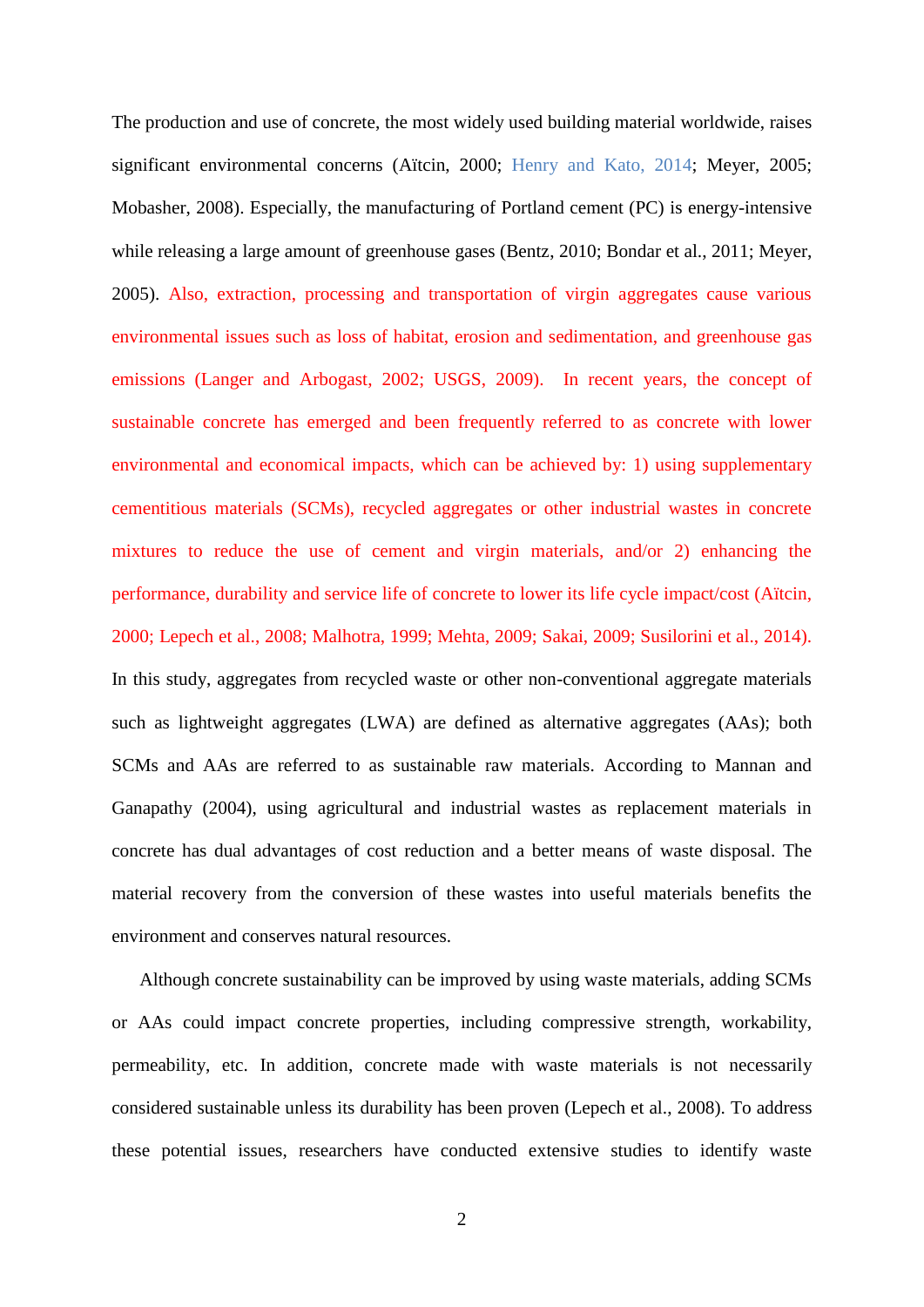materials that can be used as SCMs and AAs in concrete production (Alsheyab and Khedaywi, 2013; Bondar et al., 2011; Limbachiya et al., 2012; Manso et al., 2006; Polanco et al., 2011; Sabai et al, 2013; Topçu and Boga, 2010; Trussoni et al., 2012). Despite all these efforts, a gap still exists between academic research and industry practice; i.e., materials studied in academia may have critical restrictions to limit their wide application in industry. For example, researchers have advocated producing new concrete using recycled concrete aggregate (RCA), a waste material recovered during demolition activities. However, this type of concrete has been recognized by its inferior quality and lower strength (Etxeberria et al., 2007; Limbachiya et al., 2012). To achieve higher strength, concrete made with RCA may require a higher amount of cement than conventional concrete (Etxeberria et al., 2007), or the source and mechanical properties of RCA have to be strictly controlled (Alam et al., 2013). So far there are still limited studies (Ling et al., 2013) of linking SCMs or AAs to their industrial practices in concrete products.

By adopting a questionnaire survey approach, this study aims to: 1) investigate the status of sustainable concrete production in the U.S. construction industry and the associated benefits and barriers from the perspectives of concrete suppliers/manufacturers, 2) identify available industry guidelines and applications related to the use of sustainable raw materials in concrete, and 3) provide insights into how academic research could better serve the industry's felt needs. The ultimate goal is to bridge the gap between academia and industry in their understanding of sustainable concrete production and types of waste/alternative materials that might have broad industry applications, and are therefore worthy of further investigation. The survey results from concrete suppliers/manufacturers are presented and analyzed in this paper.

## **2. Background**

## *2.1 Sustainability of Concrete Production*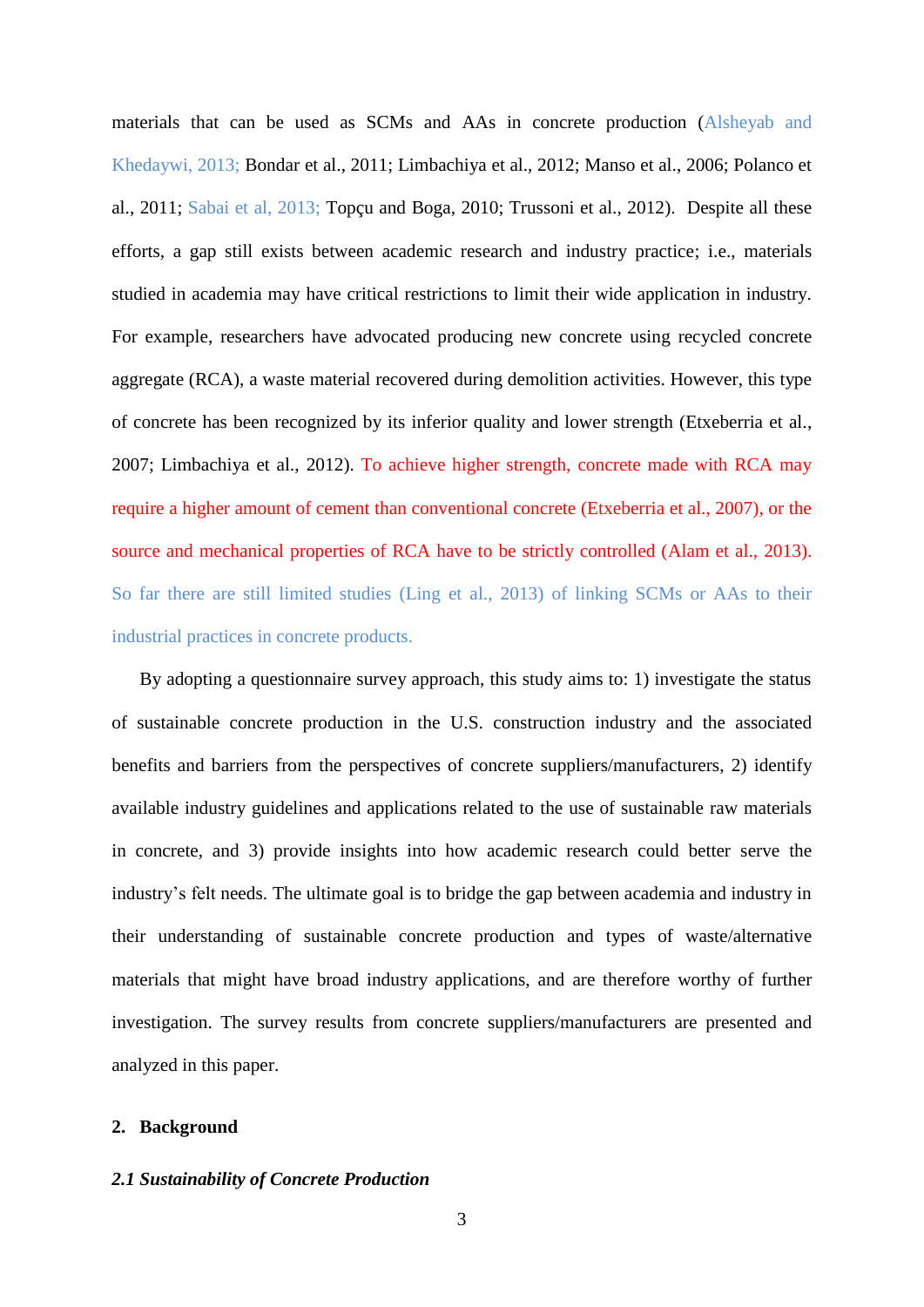Concrete has become the second most-consumed resource worldwide (only next to water) (Sakai, 2009). The annual concrete production was estimated by Meyer (2009) at 10 billion tons, and this amount was expected to grow to 18 billion tons by 2050 (Metha and Monteiro, 2006). The enormous environmental impacts of concrete production have already been widely recognized. According to Mehta (2002), 10 billion tons of sand and rock, 1 billion tons of water, 1.6 billion tons of cement, and 3 billion tons of related raw materials were consumed each year in the concrete industry. As estimated by Meyer (2005), the cement industry alone generates  $7\%$  of  $CO<sub>2</sub>$  emissions globally. At present, it is technically impossible to lower the energy consumption below 3.79 million British thermal units (Btu) per ton of concrete. In the U.S., concrete production had almost doubled from 170 million  $m<sup>3</sup>$ per year in the early 1990s to more than 330 million m<sup>3</sup> in 2004 (Mobasher, 2008). According to the U.S. Geological Survey (USGS, 2015), domestic production of cement reached its highest of 99 million tons in 2005 and decreased to around 87 million tons in 2014 due to the downturn of the construction industry; recent years' data showed that about 70% of cement was used for making ready-mix concrete while 11% was used to manufacture concrete products.

Using SCMs and other alternative/waste materials in concrete saves energy, protects the environment, and conserves natural resources, e.g., virgin aggregates. Malvar et al. (2002) estimated that replacing 25% of all cement used in concrete with SCMs could save the U.S. economy more than \$1 billion per year. A life cycle inventory analysis conducted by Nisbet et al. (2002) quantified the effects of SCMs on energy savings as: 1% replacement of cement with fly ash (the by-products of coal-fired furnaces at power generation facilities) resulted in 0.7% reduction in energy consumption of cement production. In addition, Portland limestone cement (PLC), which has been used in Europe for decades, recently became available in North America as a lower carbon footprint alternative to conventional Portland cement.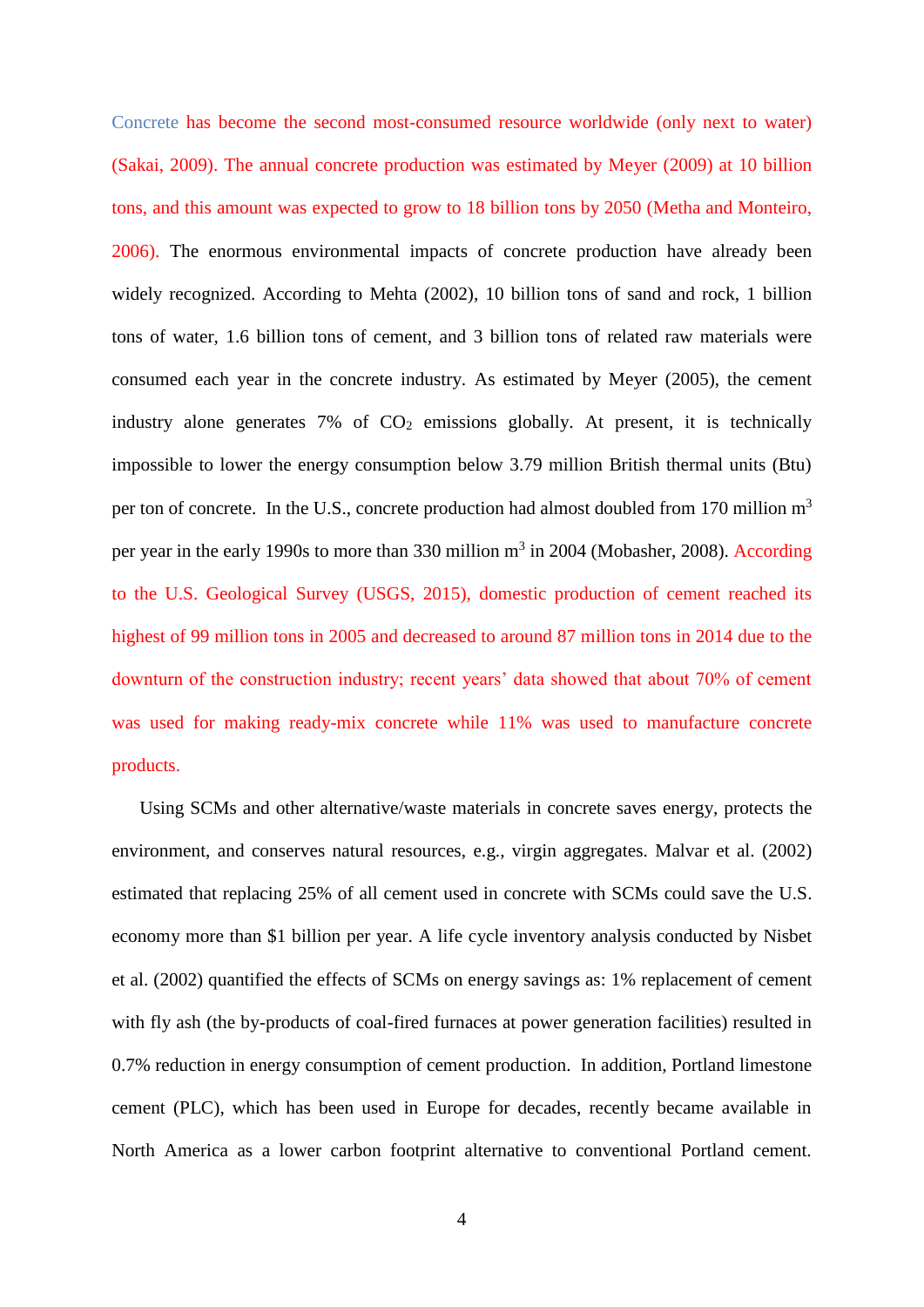Previous research also confirmed that using LWA in concrete production would result in environmental benefits: Although extra energy is needed to expand shale, clay or slate in a rotary kiln to produce LWA, the energy expenditure could be easily recovered from associated materials savings in constructed facilities, where the use of lightweight concrete leads to lighter structures, reduced footing, column and beam sizes, and reduced amounts of reinforcement (Haque et al., 2002). LWA concrete can also achieve superior structural and thermal performance (Bremner, 1976; Haque et al., 2002).

## *2.2 Green Rating Systems Promoting the Use of Sustainable Concrete*

The sustainability and green building movement has grown into the mainstream of the U.S. construction industry. Using selected green rating systems to evaluate the sustainability of built facilities also becomes common practice. To reduce the environmental impacts from material use, most green rating systems promote the reuse and recycling of waste materials in building and infrastructure projects. For example, the Leadership in Energy and Environmental Design (LEED®) green building rating system (version 3) developed by the U.S. Green Building Council (USGBC) contains a sustainable category titled "Materials and Resources (MR)." This category is dedicated to minimizing the environmental impact of building materials and reducing wastes sent to landfills and incinerators (USGBC, 2009). The LEED requirements that can be applied to concrete production are listed below:

- Construction Waste Management (MR Credit 2): Old concrete from demolition projects can be diverted from landfills by recycling. The amount of old concrete recycled will contribute to the total waste diversion rate calculation to earn this credit.
- Recycled Content (MR Credit 4): This credit aims to reduce impacts from extraction and processing of virgin materials. The value of SCMs and other recycled raw materials (e.g., RCA) used in new concrete or concrete products for a project can be counted toward this credit. It is worth noting that RCA concrete will need strict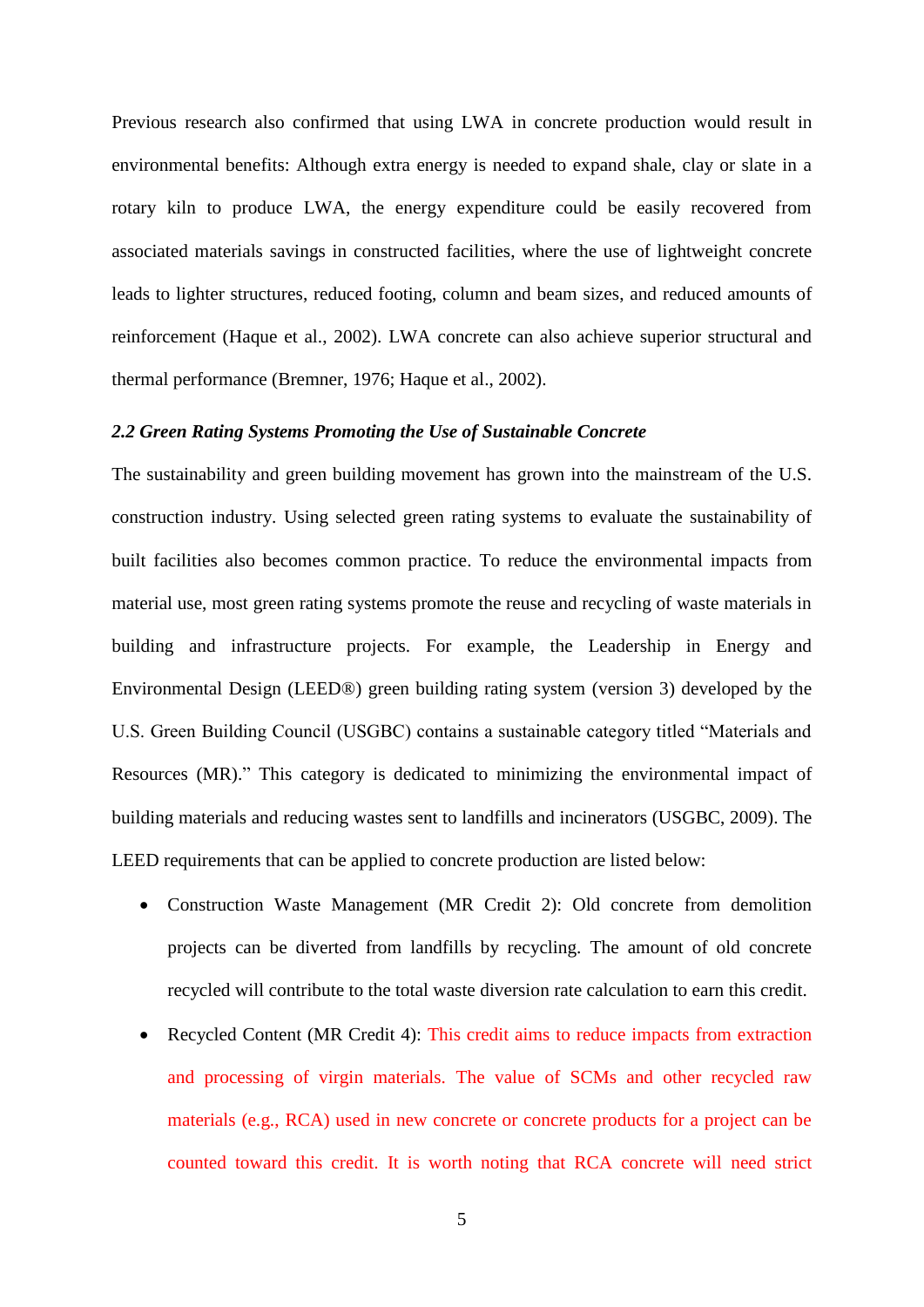quality control for structural applications or it can be used for non-structural applications, including foundation trenching, levelling surfaces, driveways, sidewalks, etc. RCA can also be widely applied as backfill/subbase materials for roadways, buildings, and airport structures to help achieve this LEED credit.

 Regional Materials (MR Credit 5): The use of regional materials reduces the environmental impacts from transportation. The LWA used in sustainable concrete would be a regional material for many projects (i.e., within 500 miles of the building site) due to the wide presence of LWA manufacturers in the U.S. (see Fig. 1). Locally available SCMs (e.g., fly ash) or AAs can also be counted toward this credit.

In addition, sustainable concrete such as LWA concrete with improved thermal performance could help lower a building's heating and/or cooling loads, contributing to the energy saving LEED points. Similarly, the Greenroads Rating System developed by the University of Washington and CH2M HILL, Inc. has MR requirements on using sustainable concrete in roadway projects (University of Washington, 2011). The increasing use of green rating systems in practice will promote the use of sustainable concrete to benefit the environment and potentially reduce construction costs. However, so far many existing rating systems have not adopted or fully adopted a life cycle assessment approach for material selection, if implemented, which would provide a complete, balanced, and quantitative evaluation on the life cycle impact of sustainable concrete and concrete products.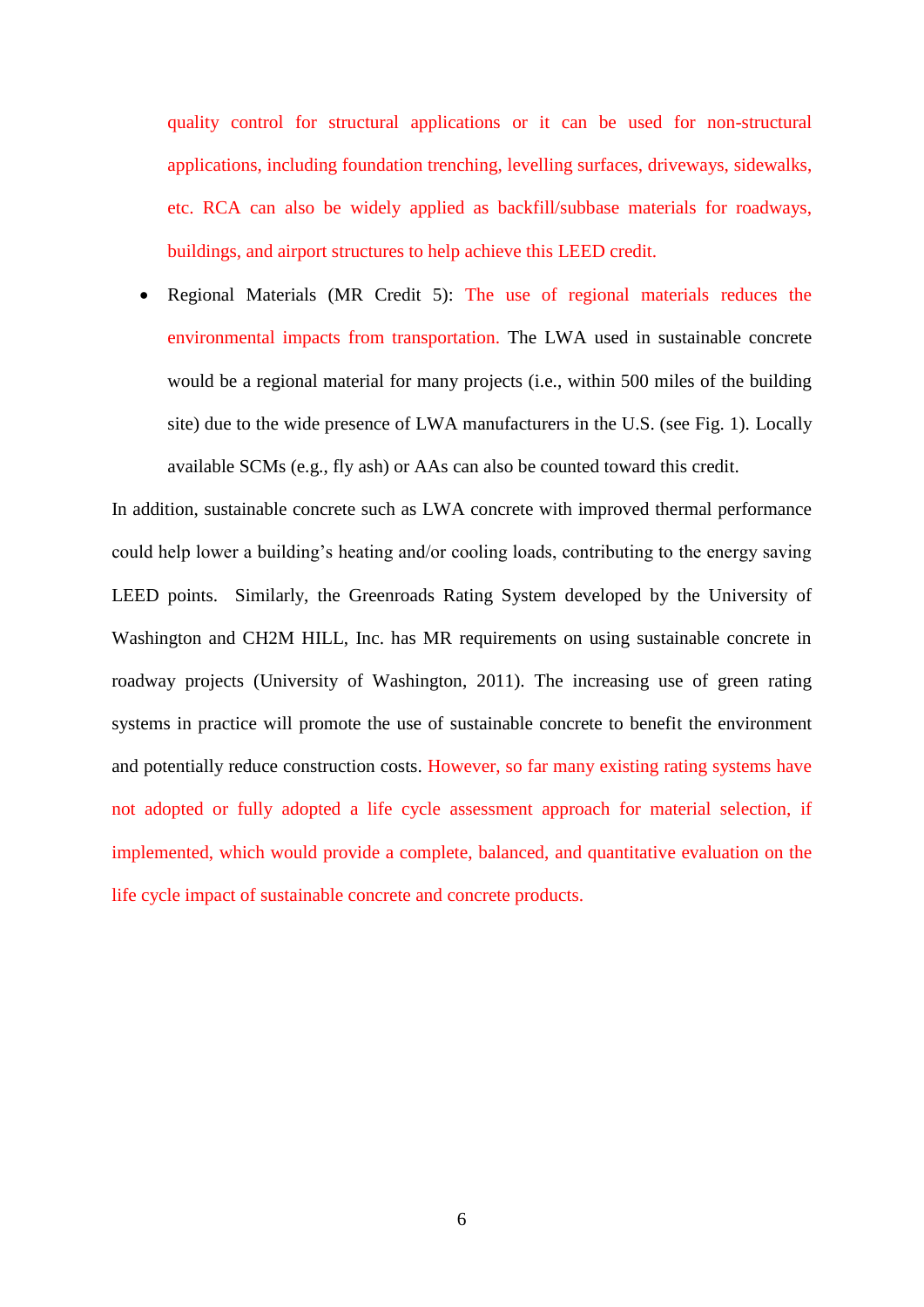

**Fig. 1.** Locations of LWA manufacturers in the U.S. and 500-mile regional material circles (Adapted from ESCSI, 2010).

## *2.3 The Emergency and Potential Use of Sustainable Raw Materials for Concrete*

The use of emerging SCMs and AAs in concrete production has been widely investigated, particularly on how these materials impact concrete properties. The frequently studied SCMs are fly ash (Basri et al., 1999; Kevern et al., 2011), furnace slag (Kevern et al., 2011), silica fume (Limbachiya et al., 2012), etc. The investigated AAs include, but are not limited to, RCA (Alam et al., 2013; Etxeberria et al., 2007; Limbachiya et al., 2012; Sabai et al., 2013), building rubbles (Khalaf and Devenny, 2004), tire rubber (Nehdi and Khan, 2001), oil palm shells (Basri et al., 1999), and waste glass (Berry et al., 2011; Ling et al., 2013). Several researchers further investigated the structural applications of sustainable concrete in reinforced concrete beams or slabs (Akhtaruzzaman and Hasnat, 1986; Berry et al., 2011; Mannan and Ganapathy, 2004; Kumar et al., 2007). The research findings were mixed. While the use of an SCM or AA could improve certain concrete properties, it might simultaneously compromise some other properties (Batayneh et al., 2007; Berry et al., 2011; [Sabai et al., 2013;](#page-30-0) Siddique et al., 2008; Yang et al., 2005). This is partially due to the presence of so many concrete properties, e.g., workability, compressive strength,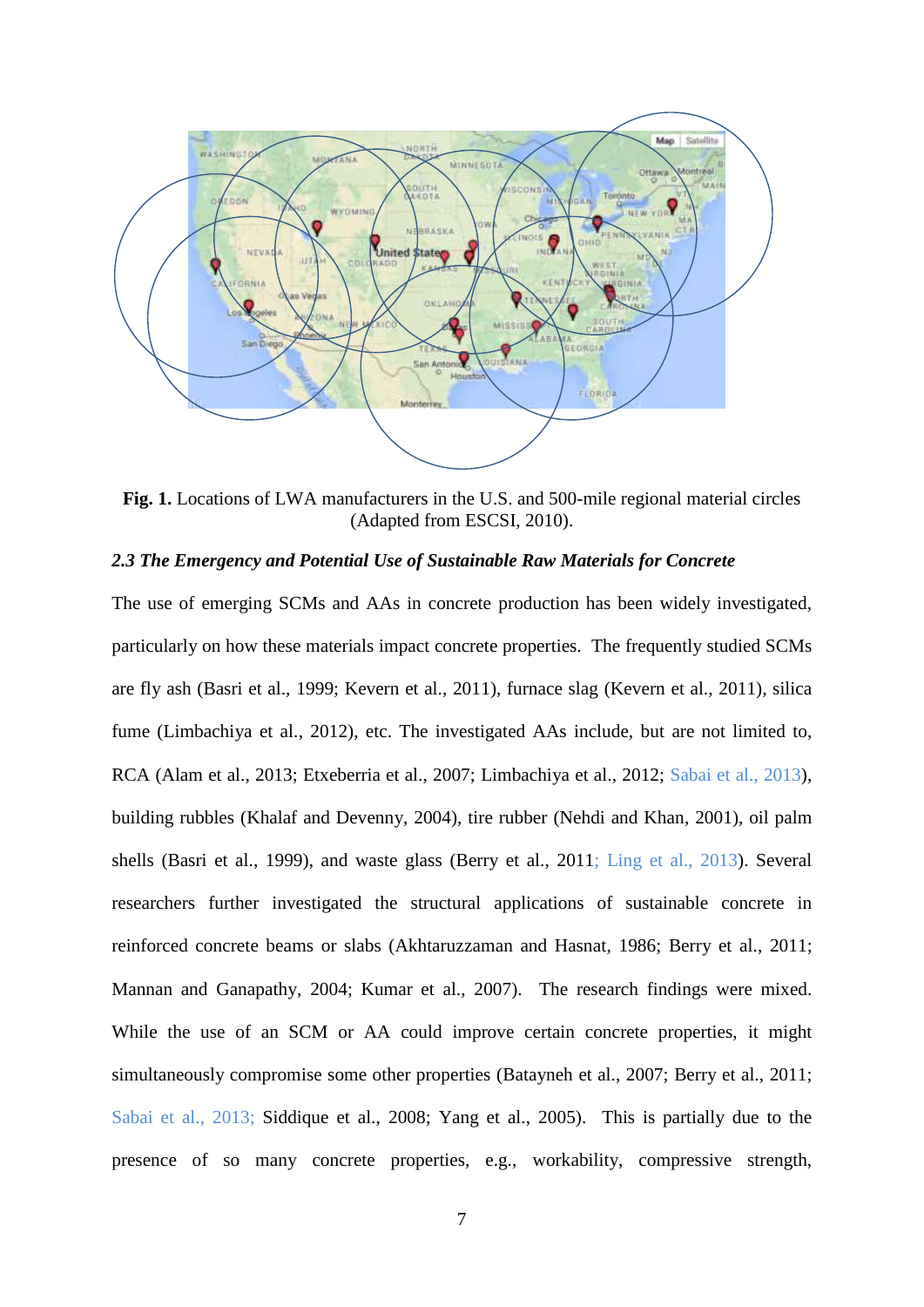tensile/flexural strength, and durability. The replacement rate used for SCMs and AAs in concrete mix design is another factor that may even impact the same concrete property (e.g., workability) differently. Compared to conventional concrete, there are inadequate quantitative data in support of the use of sustainable concrete (Duxson et al., 2007).

In addition to these technical barriers, other factors also hinder the wide application of SCMs and AAs in concrete. For example, recycling and reusing wastes requires extra labor and energy input (e.g., for crushing old concrete), and may also incur additional transportation cost compared to the use of virgin materials such as gravel (Batayneh et al., 2007; Meyer, 2009). Also, the construction and building products industries are conservative due to fear of product failure. They tend to follow existing building codes and standards and are resistant to new technologies, including the utilization of waste materials. The industries also had some negative perceptions towards non-conventional practices in concrete production, which might not hold true; e.g., fly ash-contained cement perceived to have poor freeze-thaw resistance (Duxson et al., 2007). Therefore, it is extremely important to advance the understanding of sustainable concrete properties and to address these real-world barriers.

#### **3. Research Methodology**

This study aims to investigate the current status of sustainable concrete production in the U.S. construction industry. The researchers developed a structured 18-item questionnaire (see Appendix) and used it to 1) conduct face-to-face interviews with local concrete suppliers/manufacturers and related organizations and 2) survey their counterparts from other U.S. regions online. Architects and engineers were not included in the survey because they usually do not specify concrete mix design; instead, concrete suppliers design the mixture to ensure that the produced concrete meets the specification requirements (e.g., strength). The questions in the survey were in multiple-choice and open-ended formats. They were organized into three parts: background about survey participants and their involvement in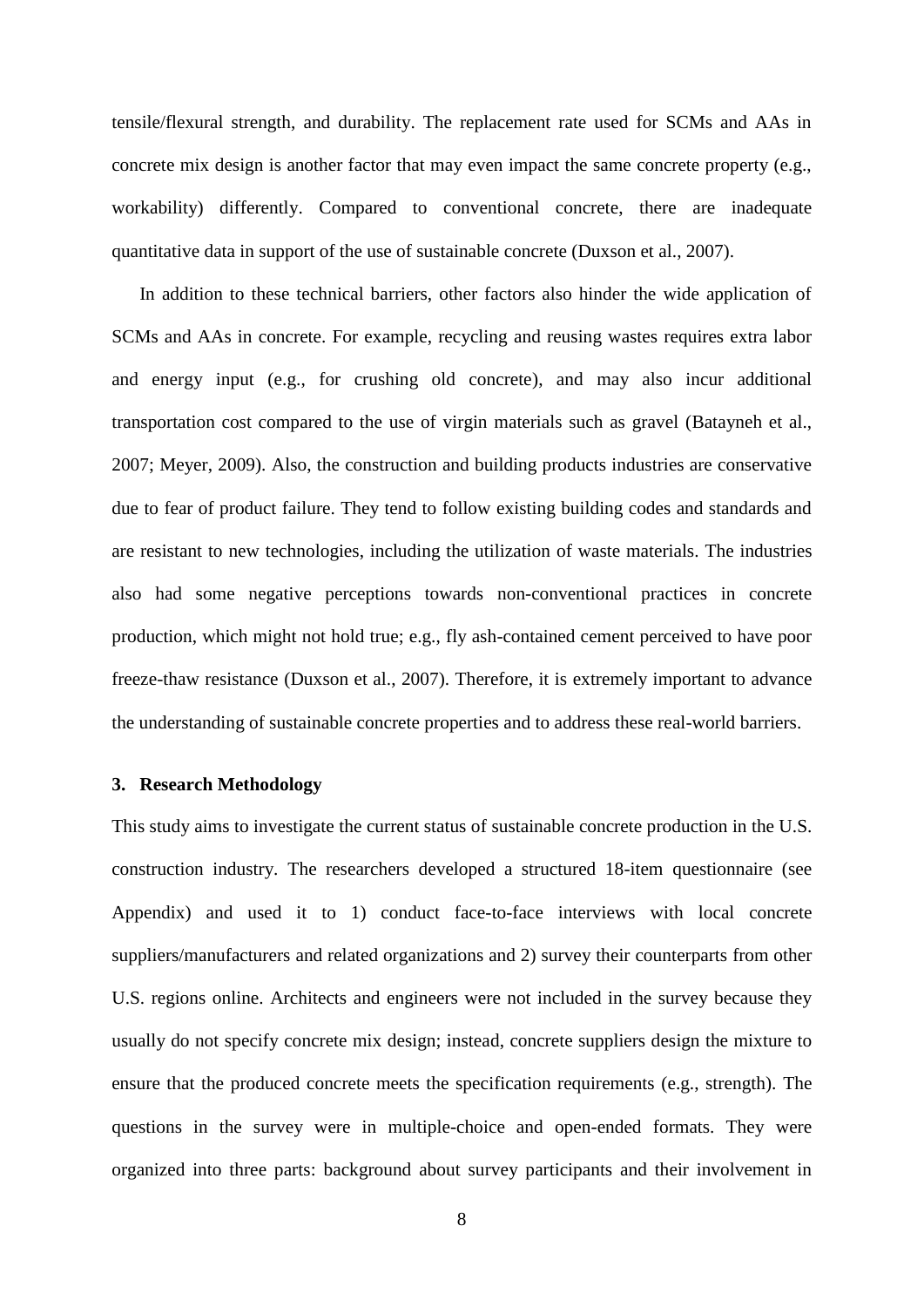sustainable concrete production; the use of SCMs; and the use of AAs. Survey questions in the second and third parts were designed to learn: What types of sustainable raw materials are or could be potentially used in the concrete industry? What are the benefits and barriers to using them? What are the industry guidelines or standards for using these sustainable raw materials in concrete applications? And what are the applications of sustainable concrete in structural and non-structural concrete components?

The local area surveyed in this study represents Central Ohio, a metropolitan area with a population of around 1.9 million in the U.S. Midwest. Before the interviews and online surveys were conducted, the questionnaire was reviewed by a representative (Mark Pardi, Central/Southeast Director) from the Ohio Ready Mixed Concrete Association (ORMCA) to determine its relevance and accuracy to the industry. The questionnaire was then revised based on the feedback. Both the finalized questionnaire and survey procedures were reviewed and approved by the University Institutional Review Board.

Survey participants from Central Ohio were first identified by searching two publicly available directories: the ORMCA membership list containing mainly concrete producers and the membership directory book of the Builders Exchange of Central Ohio. Then, the list of selected companies was revised based on the feedback from the ORMCA representative (Mark Pardi, personal communication, April 16, 2012). The researchers then contacted these companies and explained the purpose of this study and the measures to ensure the confidentiality of participants' information. After obtaining their commitment, researchers interviewed one person (recommended by the company to have the best knowledge or expertise in concrete production) per company. Concrete companies selected for online survey were found through the websites of the National Ready Mixed Concrete Association and the Precast/Prestressed Concrete Institute in the field of concrete production/manufacturing. As of July 2012, 152 ready mixed concrete suppliers and 71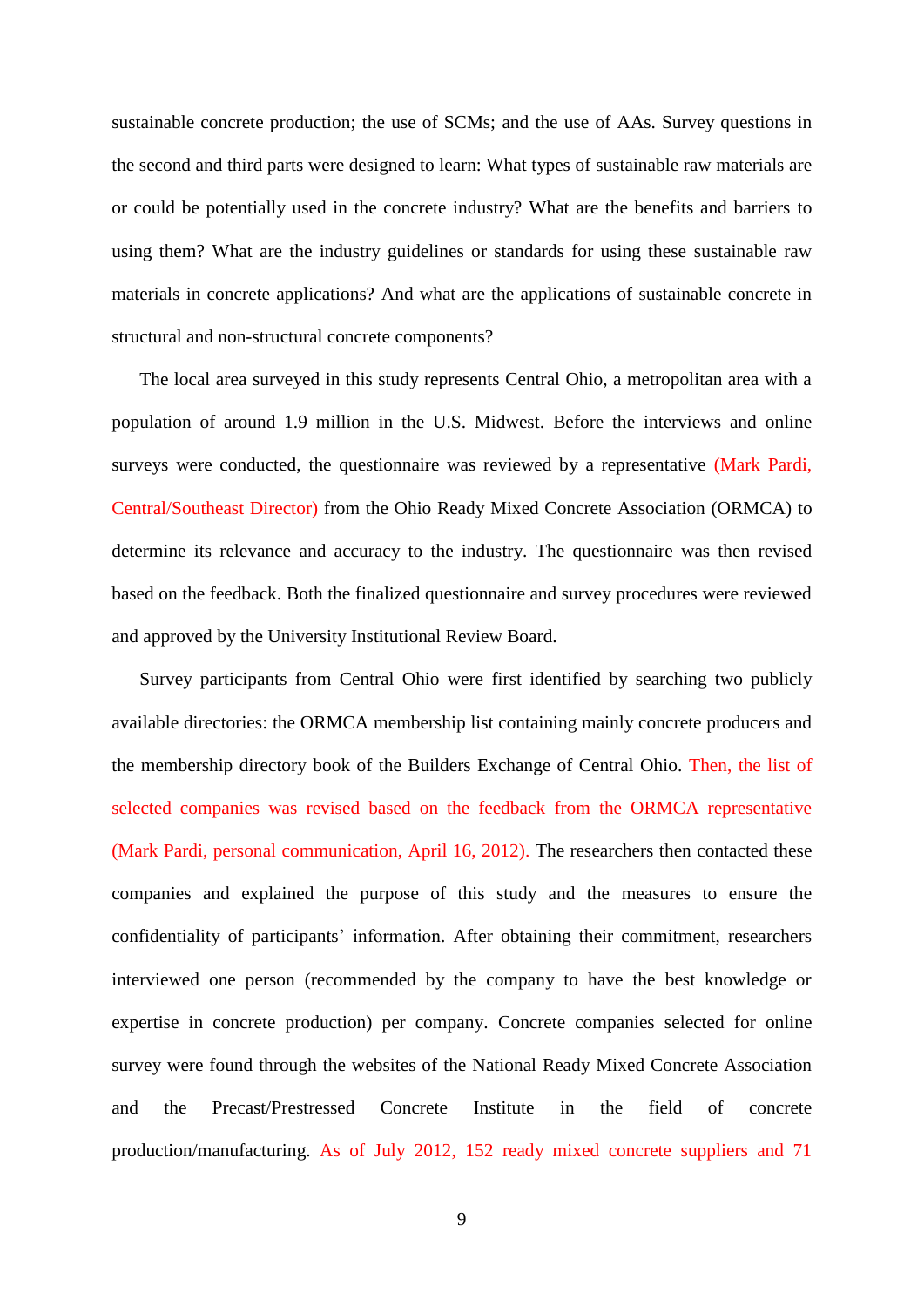prefabricators were listed on these websites as registered members. Considering the low response rate often associated with online survey, all of these 223 companies were invited for the survey to ensure that a reasonable sample size could be achieved. To administer the online survey, researchers directly contacted these companies through their email addresses. In each email, an online survey recruitment script and a link to the web survey were included. The interviews and online surveys were performed between July and October, 2012. No identifiable information was collected from participants.

Besides summarizing the survey results, this study adopted a one-tailed Barnard's exact test (Barnard, 1945) to compare survey responses between selected subgroups, i.e., subgroups based on the services they provide, years in business, and the number of full-time employees. This study also compared the applications of sustainable concrete in structural and nonstructural concrete components. These statistical tests were all based on the null hypothesis that there was no difference in percentage of responses to a specific answer between subgroups at a level of significance of 0.05. A *p* value lower than 0.05 would reject the null hypothesis and indicate a significant difference between the two sample groups.

Barnard's exact test used in this paper is a statistical significance test for analyzing contingency tables. The other two widely applied methods in  $2\times 2$  contingency tables, i.e., Pearson's chi-squared test (Pearson, 1900) and Fisher's exact test (Fisher, 1925), were not considered a good fit for this study. This is because the chi-squared test is not suitable for smaller samples and Fisher's exact test, though valid for small sample sizes, is conservative and not as powerful as Barnard's exact test (Mehta and Hilton, 1993; Mehta and Senchaudhuri, 2003; Lydersen et al., 2009). As a non-parametric alternative to Fisher's exact test (Galili, 2010), Barnard's exact test is more powerful because the loss of power due to the greater discreteness of the Fisher statistic is somewhat offset by the requirement that Barnard's exact test must maximize over all possible p-values by considering the nuisance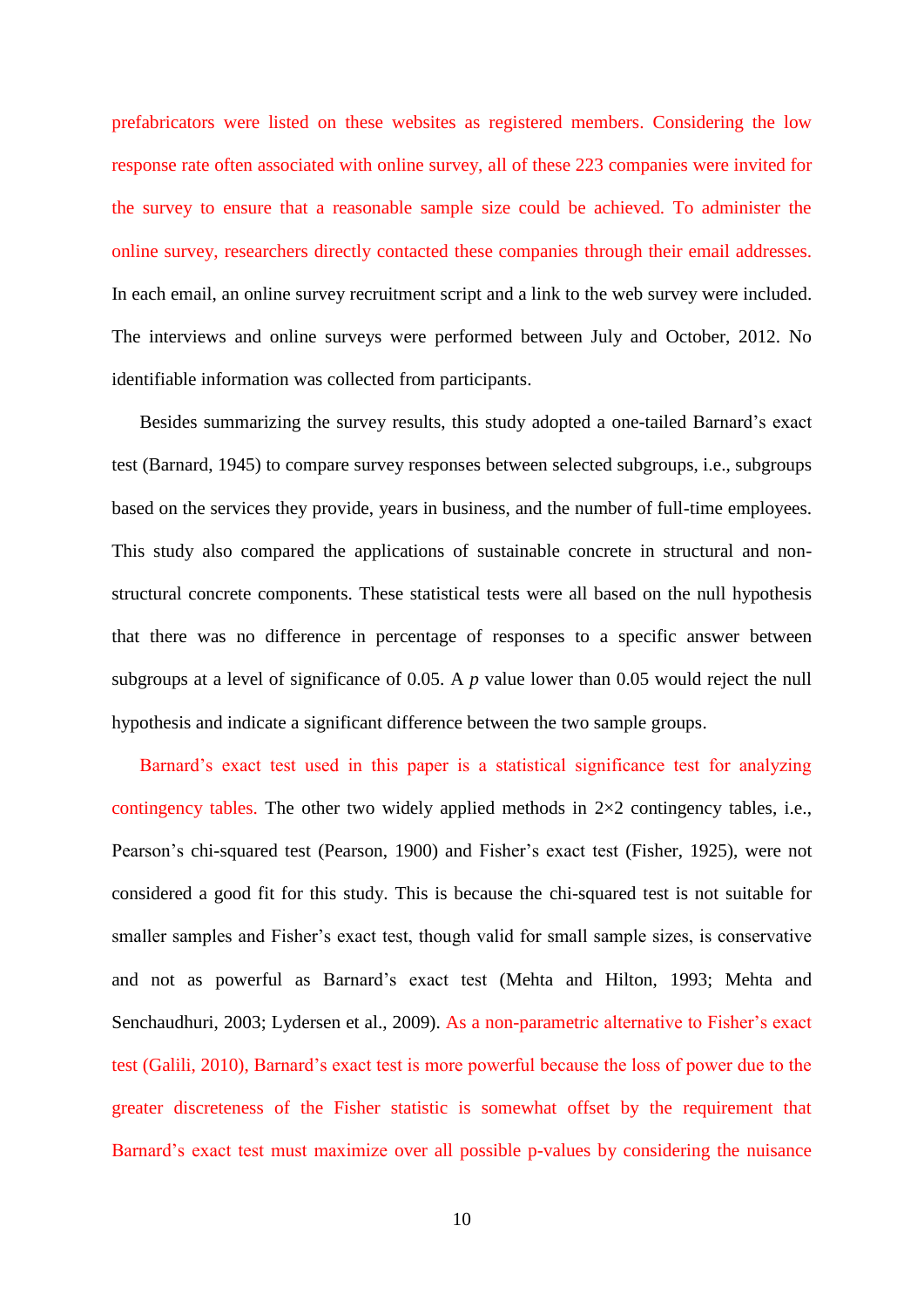parameter(s) (Mehta and Senchaudhuri, 2003). Andrés and García (2009) compared various statistical methods including Barnard's method, Fisher's method, and others in  $2\times2$ multinomial trials, and concluded that Barnard's method was most powerful and "the best." The reason to adopt a one-tailed test lies in that it can provide more power to detect an effect and is appropriate when consequences of missing an effect in the untested direction are negligible and irresponsible (UCLA: Statistical Consulting Group, 2015). For each question involved in this statistical analysis, the percentage of respondents from each comparing subgroup who chose each particular answer option was calculated and compared, which provided a hypothesis about which one of the comparing subgroups might have a significantly higher response rate to a particular answer option. Therefore, the one-tailed test is sufficient.

## **4. Results and Discussion**

In this study, five local concrete suppliers, one trade organization (ORMCA), and one state agency (the Ohio Department of Transportation [ODOT]) were interviewed for their opinions on and experience with sustainable concrete production. Note that these five local suppliers were selected based on a review of their background, including the number of trucks, plants, and years of business in the region, as well as the recommendation from the ORMCA representative. They were considered the major players in the Central Ohio concrete industry and could represent the local practice. Of the 152 ready mixed concrete suppliers and 71 concrete prefabricators invited for the online survey, 23 and 11 of them had responded and completed the questionnaire, representing response rates of 15.1% and 15.5%, respectively. The overall response rate for this online survey was 15.2% (34 out of 223 companies). The background of these companies (e.g., company business, products, and number of plants) were then carefully reviewed and considered typical for ready-mixed concrete suppliers or prefabricators. More importantly, the size of these surveyed companies was reasonably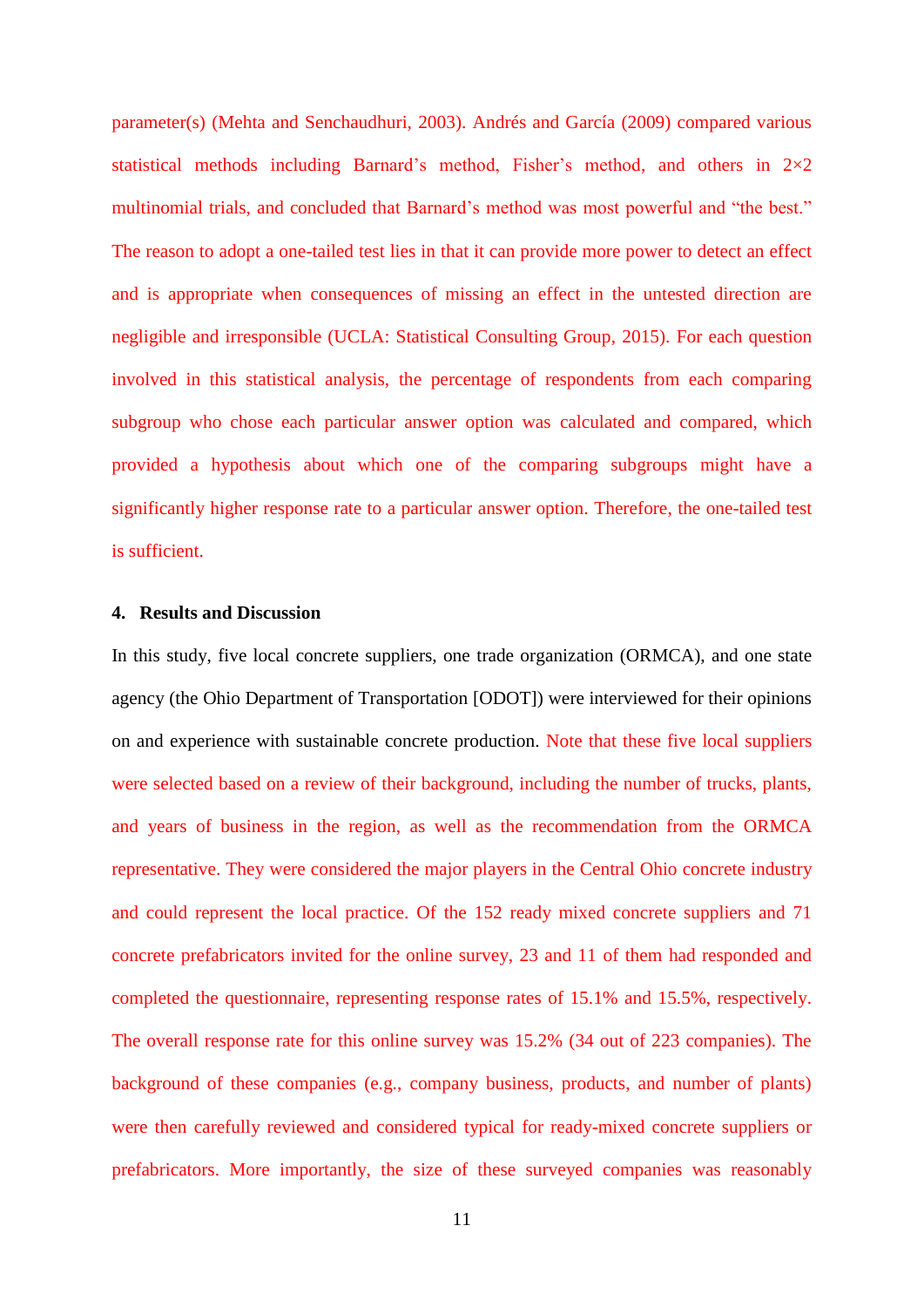distributed to represent various practices from small, mid-size, and large businesses, reflecting the fragmented nature of the U.S. concrete industry. It is worth noting that although questionnaire response rates in construction-related research could reach 20-30%, e.g., Li et al. (2005) and Yuan et al. (2009), many studies received much lower response rates, such as 7.4% in Abdul-Rahman et al. (2006) and 7.5% in Jaapar and Torrance (2009). Gibson and Whittington (2010) reviewed survey research methods employed extensively to study construction industry related topics and indicated that responses rates for national questionnaire surveys could range as low as the single digit percentages and response rates at 15% were usually considered acceptable.

# *4.1 Background about Survey Participants and Their Involvement in Sustainable Concrete Production*

The results obtained through interviews and online surveys were combined for the data analysis (N=39). The background information regarding the size of company, years the company has been in business, and years that the survey respondents have worked in the concrete industry is summarized in Figs. 2 and 3. As shown in Fig. 2, of the 39 companies surveyed, their maximum and minimum years in business were 130 and 6, respectively. The mean value was 50 years. For individual survey respondents, their maximum and minimum years of concrete industry experience were 44 and 3, respectively. The mean value was 23 years. The distribution of respondents' years of experience is close to a normal distribution while the distribution of companies' years in business is slightly skewed. Since 82% of surveyed individuals had at least 10 years of experience, the information provided by them should be able to reflect industry practice. The box-plot for the company size is not available since the survey only asked companies to choose a proper range for their employment numbers (e.g., 10-49). This made the survey easier for the participants. Fig. 3 shows that the survey participants represented different sizes of companies: approximately 70% for small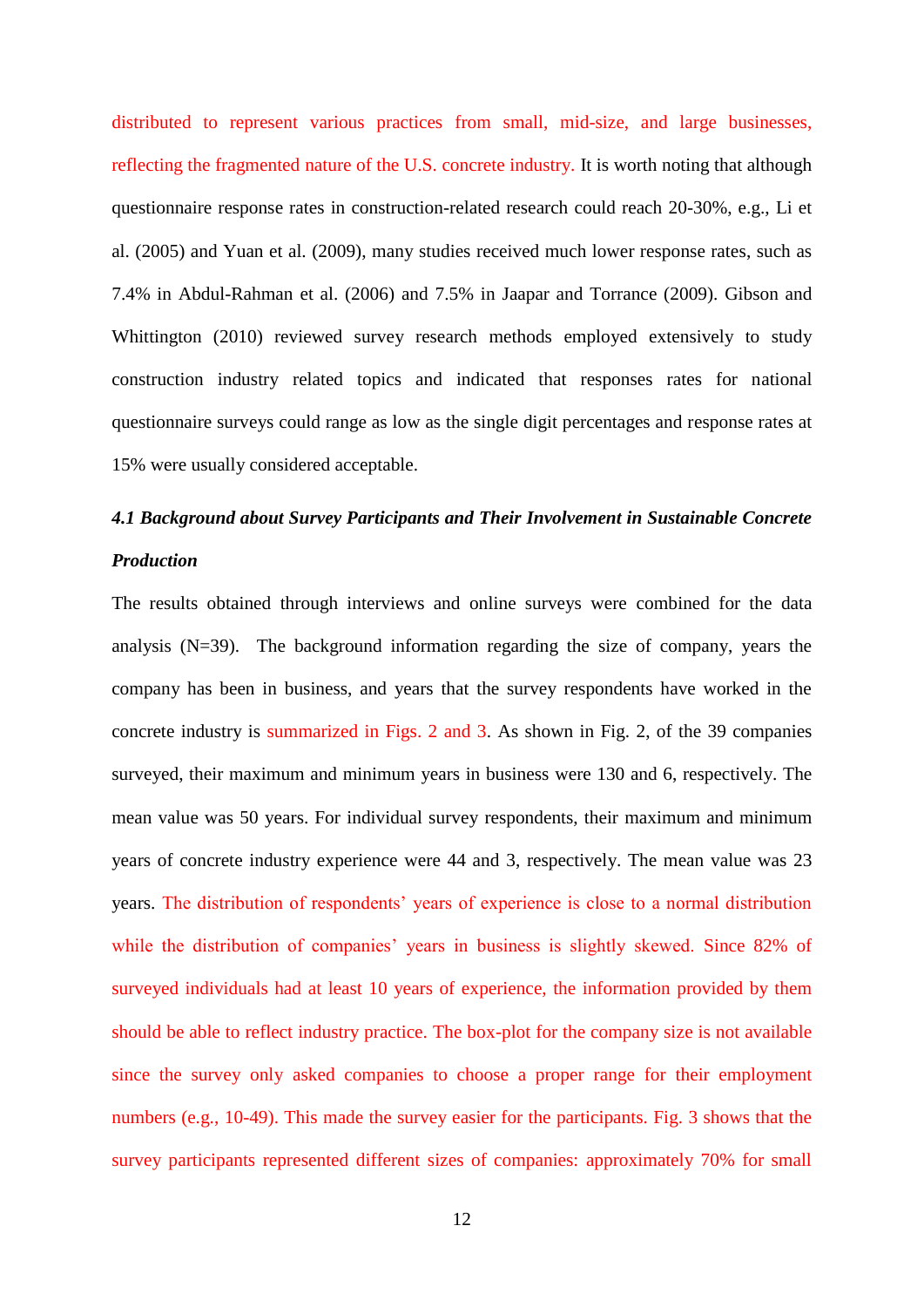and mid-size businesses ( $\langle 200 \text{ employees} \rangle$  and 30% for larger companies ( $\geq 200 \text{ employees}$ ).



**Fig. 2.** Box-plot for company history and survey participants' experience (N=39).





The services provided by these companies include ready mixed concrete (64% of the total number of companies), prefabricated concrete components (44%), and others such as quarrying or manufacturing concrete/construction aggregates (22%). The total percentage (130%) is greater than 100% since some companies provide more than one service (e.g., both ready mixed concrete and aggregates). A similar scenario applies to the following two questions. When asked what industry sectors their companies' concrete served, their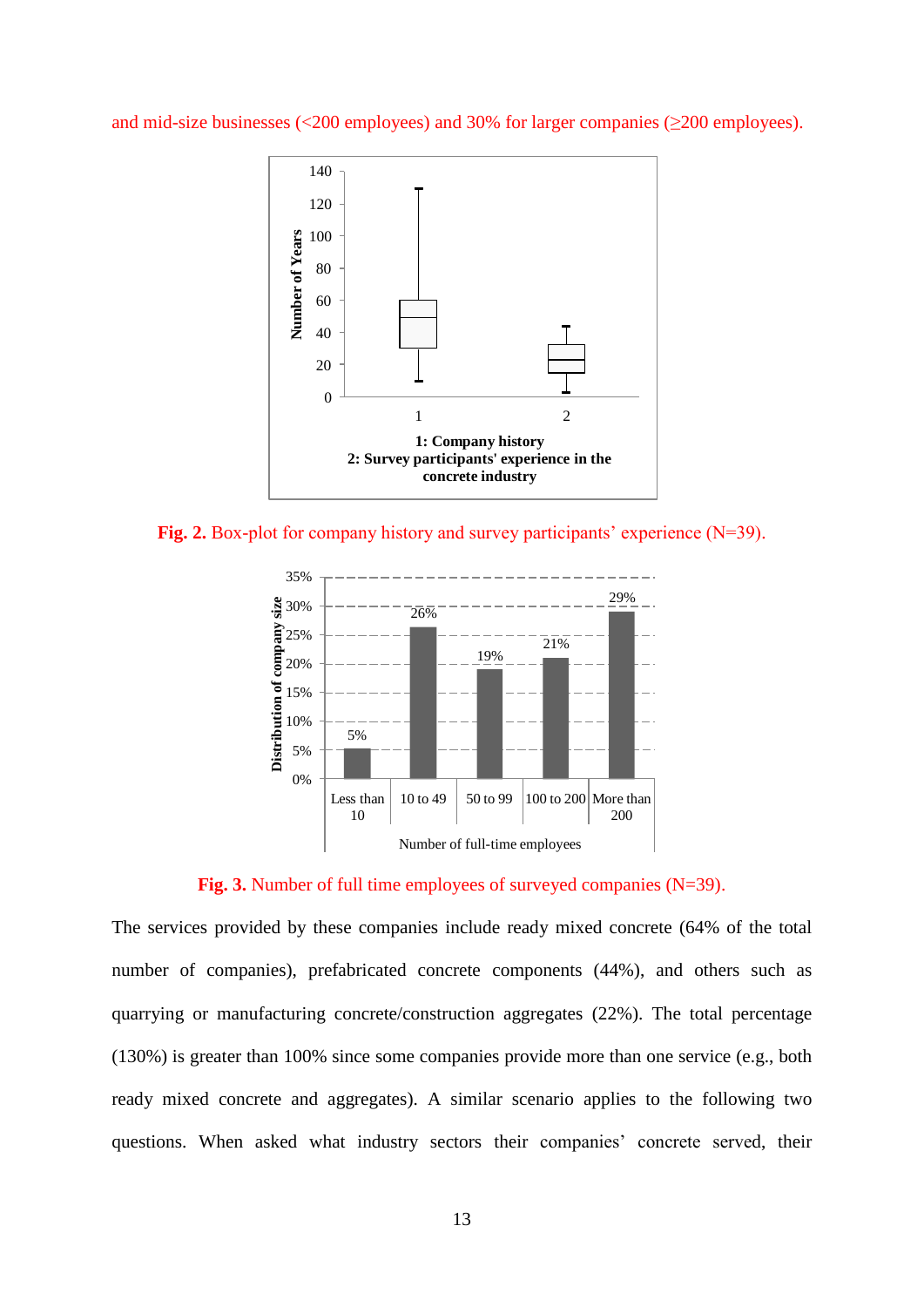responses were distributed as follows: the building sector (89%), roadways/bridges (84%), or other sectors such as industrial or agricultural (39%). When asked what method(s) they used for concrete mix design, 81% of them said that they used industry specifications or the standards of the American Concrete Institute (ACI), American Society for Testing and Materials (ASTM), the Department of Transportation (DOT) in their states, etc. About 68% of them stated that their mix design was based on their own companies' historical data, and 19% mentioned other methods such as trial batches.

The survey results also showed that 73% of companies surveyed had utilized sustainable raw materials and 74% had received inquiries from customers for sustainable concrete, showing a strong interest among their clients in using environmentally friendly building materials. According to a couple of companies, one driving force for using sustainable concrete was the LEED project requirements. To study subgroup differences in producing and receiving inquiries about sustainable concrete, the survey sample was divided into three pairs of subgroups by type of service provided, years in business, and number of full-time employees. Under "type of service provided," the sample selected in the analysis excluded companies whose service only fell under "others." There were also four companies supplying both ready mixed concrete and prefabricated products, so they were counted in both subgroups. Table 1 displays the one-tailed statistical analysis results. (Ling et al., 2013, Alsheyab and Khedaywi, 2013)

**Table 1** Statistical analysis of subgroups using Barnard's exact test on producing and receiving inquiries about sustainable concrete.

|                 | Subgroup categorization |                 |                 |       |           |                 |                |
|-----------------|-------------------------|-----------------|-----------------|-------|-----------|-----------------|----------------|
|                 |                         |                 | Type of service |       | Years in  | Number of full- |                |
|                 |                         |                 | provided        |       | business  |                 | time employees |
|                 |                         | Serving         | Prefabricating  |       |           |                 |                |
|                 |                         | ready mixed     | concrete        | < 50  | $\geq$ 50 |                 |                |
| <b>Ouestion</b> | Analysis items          | concrete        | products        | years | years     | $<$ 100         | $\geq 100$     |
| Whether they    | Total sample size (N)   | 23              | 15              | 16    | 21        | 19              | 18             |
| produced        | Number of companies     | 21              | 9               | 12    | 16        | 13              | 15             |
| sustainable     | that answered "yes"     |                 |                 |       |           |                 |                |
| concrete        | Percentage of "yes"     | 91%             | 60%             | 75%   | 76%       | 68%             | 83%            |
|                 | $p$ value               | $0.016^{\rm a}$ |                 | 0.499 |           | 0.501           |                |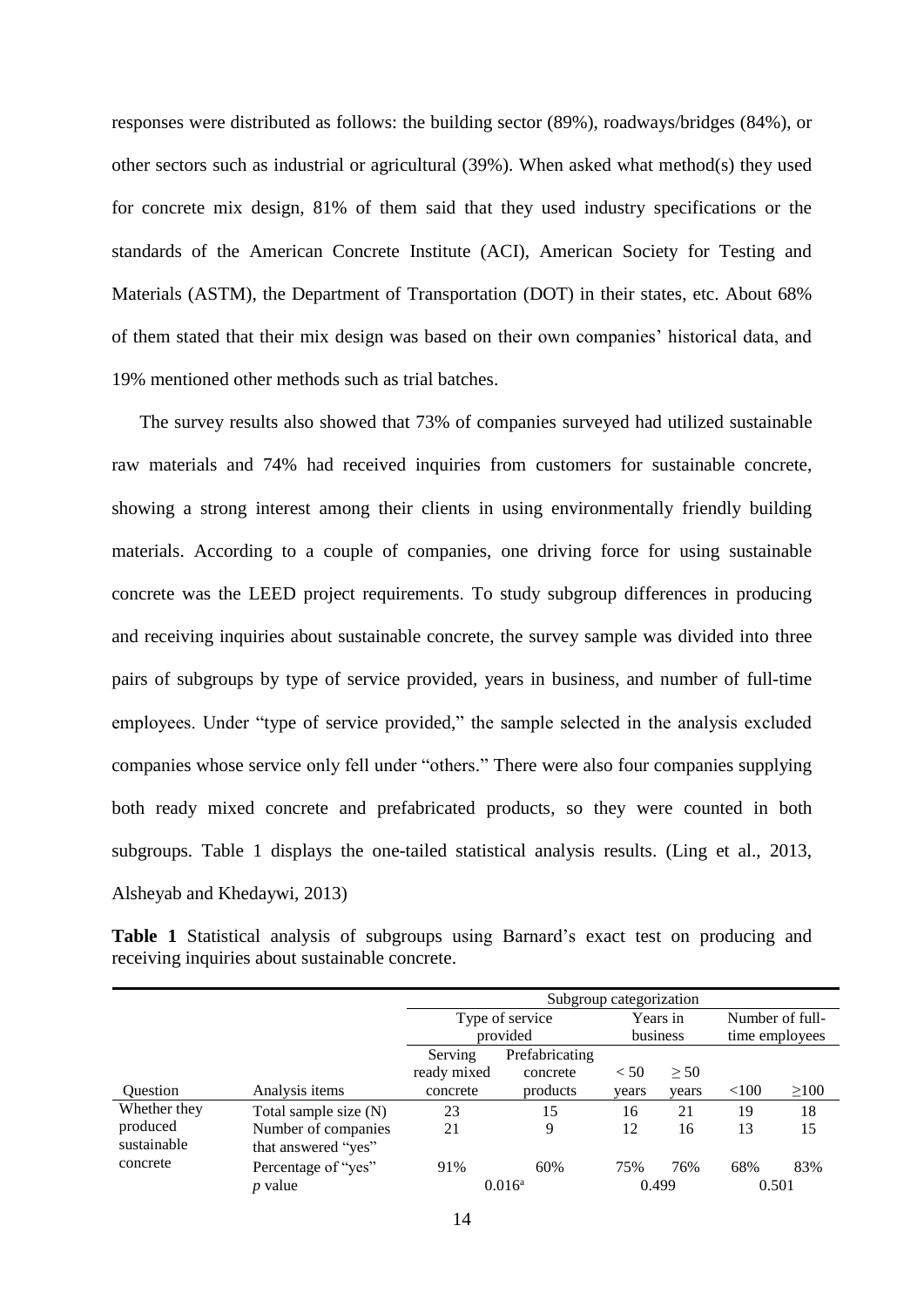| Whether they had   | Total sample size   | 23        |     | I6. |       | 19  | 18    |
|--------------------|---------------------|-----------|-----|-----|-------|-----|-------|
| received inquiries | Number of companies |           |     |     |       |     |       |
| about sustainable  | that answered "yes" | 20        |     |     |       |     | 14    |
| concrete           | Percentage of "yes" | 87%       | 60% | 75% | 71%   | 68% | 78%   |
|                    | <i>p</i> value      | $0.042^a$ |     |     | 0.463 |     | 0.300 |

<sup>a</sup>Denotes a statistically significant difference between the two subgroups.

In these comparisons, two statistically significant differences (having a *p* value of less than 0.05) existed between ready mixed concrete suppliers and prefabricators (providing prefabricated concrete products including precast/prestressed concrete companies). Specifically, a higher percentage of ready mixed concrete suppliers (91%) were producing sustainable concrete than that of prefabricators (60%). Also, a higher percentage of ready mixed concrete companies (87%), compared to only 60% of concrete prefabricators, had received inquiries about sustainable concrete. These implied that, in practice, client interests in freshly mixed sustainable concrete might be higher than that in prefabricated sustainable concrete products. Factors, including years in business and company size, did not cause differences between subgroups.

## *4.2 The Use of SCMs*

The second part of the survey asked specific questions related to the use of various SCMs. First, survey participants were asked to describe their use of five pre-specified SCMs, including fly ash Class C, fly ash Class F, ground-granulated blast-furnace slag (GGBFS) or slag cement, silica fume, and calcined shale. They were also allowed to name any other SCM(s) they used. Fig. 4 illustrates the percentage of companies using each pre-specified SCM. It can be seen that currently fly ash (including Class C and Class F), GGBFS, and silica fume are the three major SCMs used in the U.S. concrete industry. In addition, Portland limestone cement (PLC) was used by 19% of respondents. Other SCMs include metakaolin (mentioned by two participants) and rice hull ash (mentioned once). Survey participants were also asked to list three most commonly used SCMs based on their industry experience. As shown in Fig. 5, the top three most commonly used SCMs are GGBFS, fly ash and silica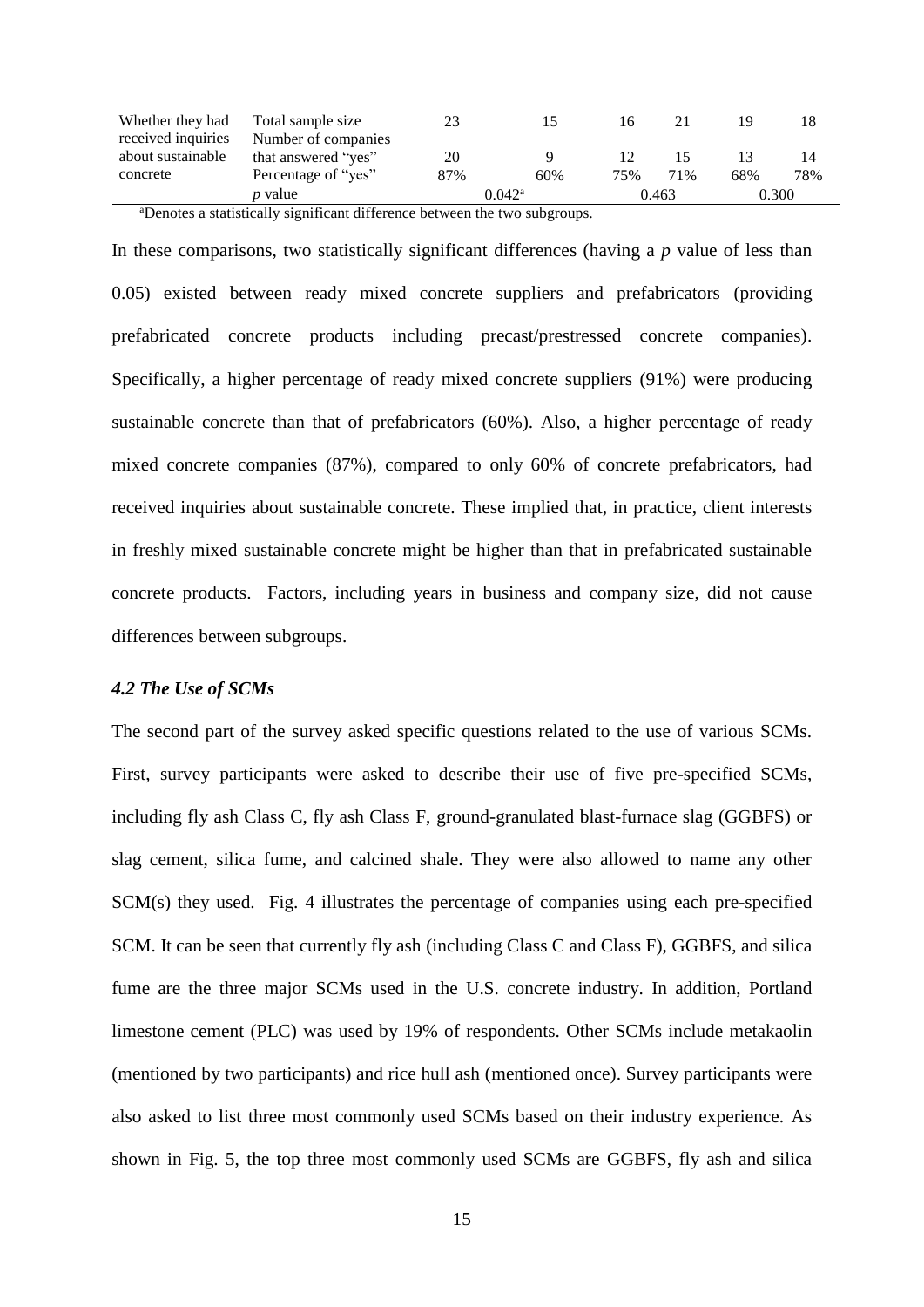fume, consistent with the earlier findings. Since some participants only mentioned fly ash but did not specify Class C or F, "fly ash" was counted separately.



**Fig. 4.** Percentage of companies using each pre-specified SCM (N=36).



When asked what SCMs could be potentially used in the concrete industry, fewer responses (N=17) were received. Those additional SCMs include rice husk ash (mentioned by 2 participants), grounded limestone, leachates from petroleum waste, natural pozzolans, ultrafine fly ash, metakaolin, and bottom ash (all mentioned once). This shows different levels of knowledge on possible SCMs among industry practitioners. While some materials such as metakaolin and rice husk ash had already been used by a few companies, they were only considered potential SCMs or not recognized at all by others. This implies that there may not be enough information to prove the applicability of those not widely used SCMs, or such information exists (e.g., data generated by researchers or historical data from individual industry practitioners), but is not made widely available to the industry. The SCM usage was compared between ready mixed concrete suppliers and prefabricators and the results are shown in Table 2. Statistically, the percentage of ready mixed concrete suppliers using fly ash Class F and GGBFS is higher than that of prefabricators. Percentage-wise, the major SCMs have been more commonly used by ready mixed concrete suppliers than prefabricators.

**Table 2** Comparison of SCM usage between ready mixed concrete suppliers and prefabricators.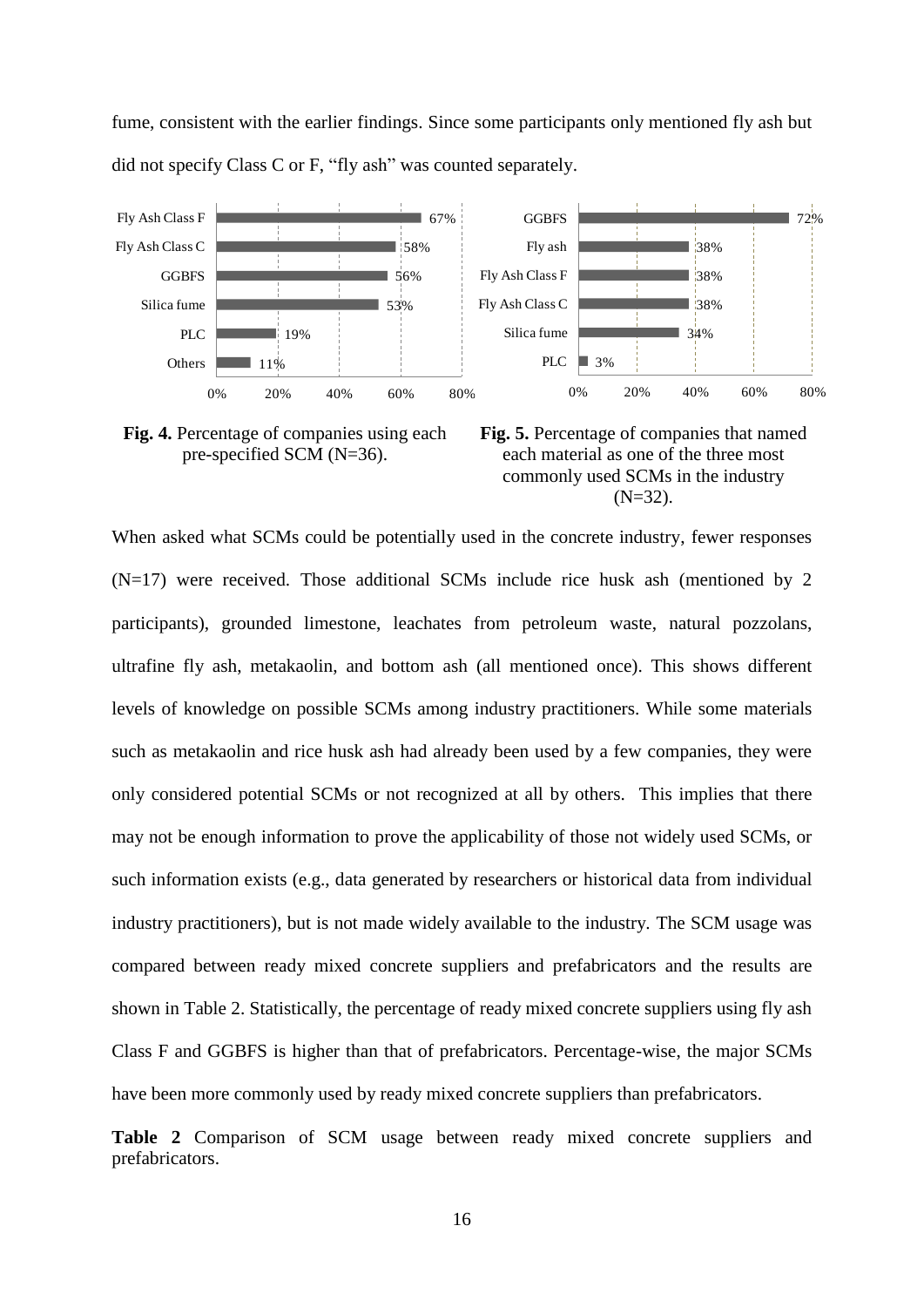|                                                             | Pre-specified SCM |           |                    |        |       |
|-------------------------------------------------------------|-------------------|-----------|--------------------|--------|-------|
|                                                             | Fly ash           | Fly ash   |                    | Silica |       |
| Subgroups and analysis items                                | Class C           | Class F   | <b>GGBFS</b>       | fume   | PLC   |
| % of ready mixed concrete suppliers selecting an SCM (N=23) | 61%               | 65%       | 65%                | 48%    | 17%   |
| % of concrete prefabricators selecting an SCM $(N=19)$      | 37%               | 37%       | 26%                | 42%    | 11%   |
| $p$ value                                                   | 0.074             | $0.043^a$ | 0.007 <sup>a</sup> | 0.399  | 0.385 |

<sup>a</sup>Denotes a statistically significant difference between the two compared subgroups.

Participants were then asked to select or name benefits and barriers to using each of the three most commonly used SCMs they mentioned. The frequency of each benefit or barrier mentioned by participants is summed up in Figs. 6 and 7.



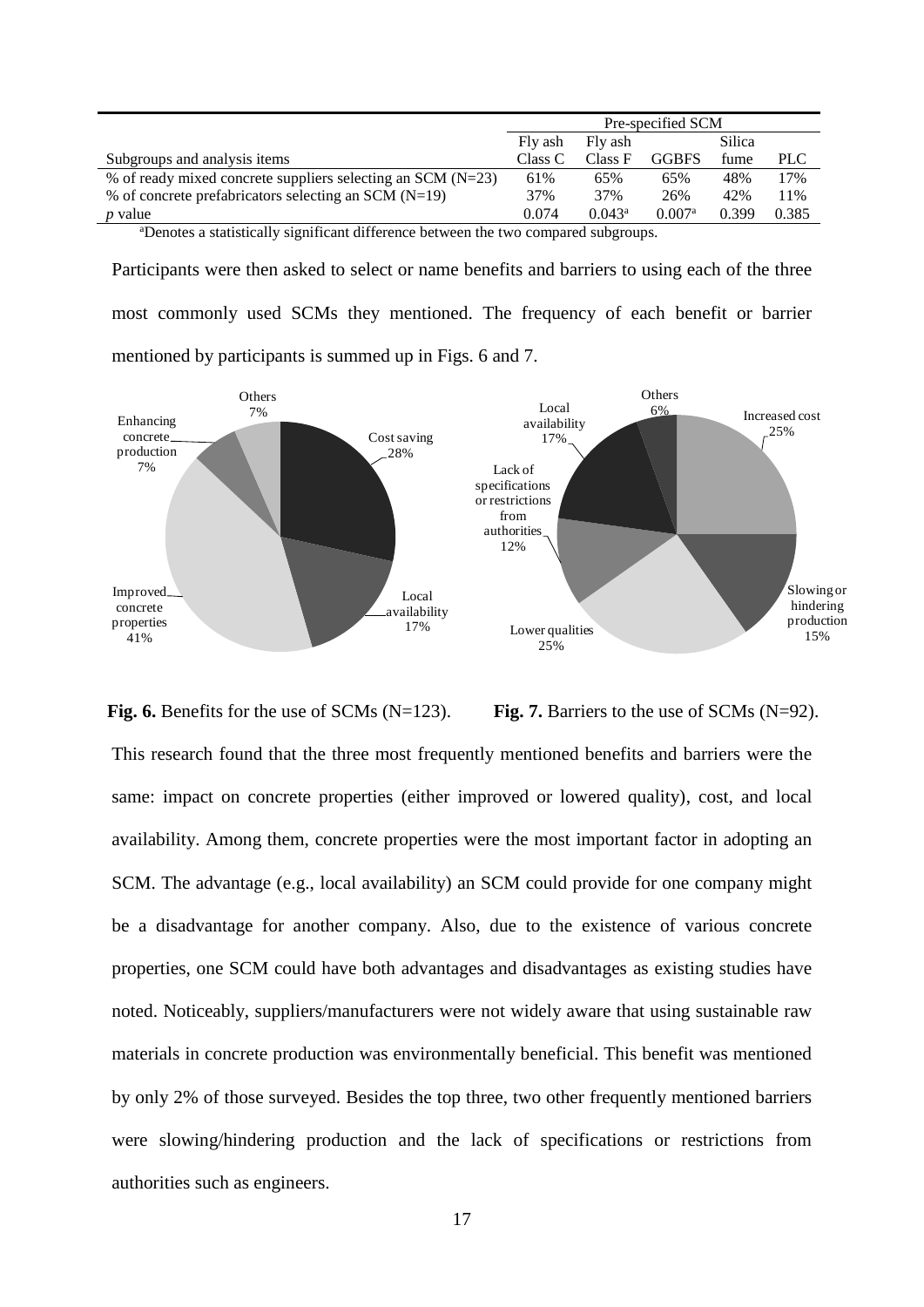The perceptions of ready mixed concrete suppliers and prefabricators regarding the benefits and barriers to using SCMs were compared. As shown in Table 3, the two subgroups shared consistent views regarding the top three benefits. Inconsistency existed in the top three barriers. Whereas increased cost and slowing down/hindering production were two of the top three concerns for both subgroups, local availability, deemed as the third biggest barrier by ready mixed concrete suppliers, was not mentioned by any prefabricator. A statistical difference was found in that prefabricators had more concerns about quality than ready mixed concrete suppliers. This is understandable since prestressed concrete manufacturers are always more concerned with concrete chemistry because of prestressed steel corrosion, rate of strength gain for casting bed turnover, bond, creep, and other concrete properties. Thus, alternative raw materials such as SCMs are only considered when they have been proven by extensive research and industry practice. However, for the three most commonly used SCMs, especially GGBFS, there is still room for continuously promoting their usage among concrete prefabricators based on the survey results. In this analysis, some responses were counted under both subgroups if they came from a company providing both ready mixed concrete and prefabrication services. On the other hand, responses from companies that provide neither of these two services were excluded.

|                 |                                 | Ready mixed suppliers |            | Prefabricators |            |                      |
|-----------------|---------------------------------|-----------------------|------------|----------------|------------|----------------------|
|                 |                                 | Number of             | % in total | Number of      | % in total |                      |
| Item            |                                 | comments              | responses  | comments       | responses  | <i>p</i> value       |
| <b>Benefits</b> | Improved concrete properties    | 39                    | 40%        | 12             | 43%        | 0.396                |
|                 | Cost saving                     | 22                    | 22%        | 8              | 29%        | 0.325                |
|                 | Local availability              | 19                    | 19%        | 4              | 14%        | 0.407                |
|                 | Ease concrete production (e.g., | 9                     | 9%         |                | 4%         | 0.233                |
|                 | improving pumpability)          |                       |            |                |            |                      |
|                 | Being sustainable               | 4                     | 4%         | 2              | 7%         | 0.458                |
|                 | Aesthetic                       | 3                     | 3%         | $\theta$       | $0\%$      | 0.344                |
|                 | Specifications available        | 2                     | 2%         |                | 4%         | 0.659                |
|                 | Subtotal                        | 98                    | 100%       | 28             | 100%       |                      |
| <b>Barriers</b> | Increased cost                  | 18                    | 26%        | 4              | 22%        | 0.468                |
|                 | Slowing/barricading production  | 15                    | 22%        | 4              | 22%        | 0.535                |
|                 | Local availability              | 12                    | 18%        | $\theta$       | 0%         | 0.062                |
|                 | Lower qualities                 | 11                    | 16%        | 8              | 44%        | $0.020$ <sup>a</sup> |
|                 |                                 |                       |            |                |            |                      |

**Table 3** Comparison of perceptions between ready mixed concrete suppliers and prefabricators regarding SCM usage.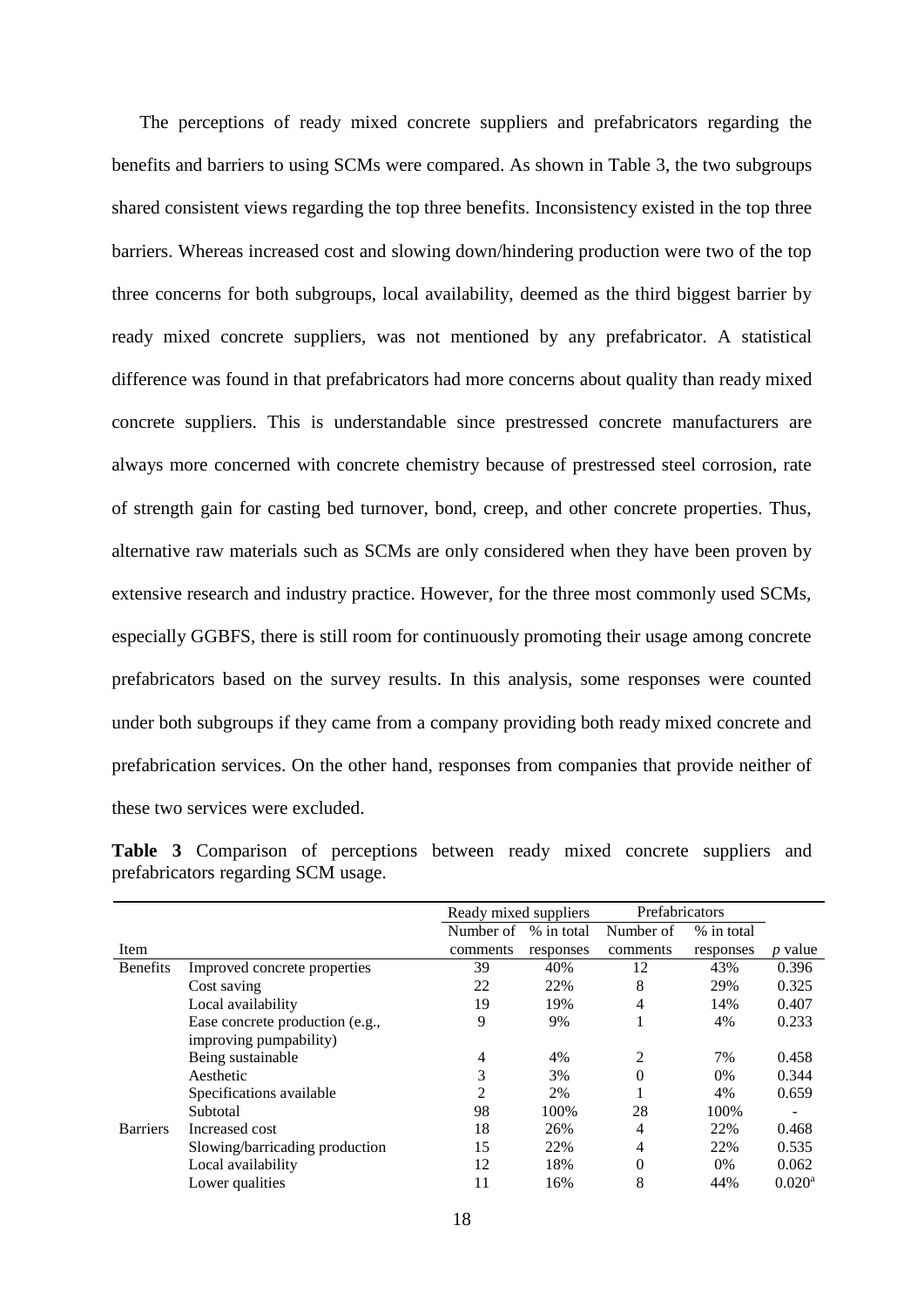| Lack of specifications or restrictions |    | 10%  | $0\%$ | 0.118 |
|----------------------------------------|----|------|-------|-------|
| from authorities                       |    |      |       |       |
| lack of acceptance or understanding    |    | 3%   | 6%    | 0.579 |
| Safety                                 |    | 3%   | $0\%$ | 0.483 |
| Aesthetic                              |    | 1%   | 6%    | 0.303 |
| Subtotal                               | 68 | 100% | 100%  | -     |

<sup>a</sup>Denotes a statistically significant difference between the two compared subgroups.

Survey participants were asked whether there were industry guidelines or standards governing the use of SCMs and if so what their companies followed. Of the 29 participants answering this question, 28 of them (97%) indicated specific specifications, standards or guidelines used by their companies. These include project specifications, construction specifications/codes from related cities, and guidelines from ACI or DOT in the states in which they operated.

To understand to what extent SCM-based concrete is applied in the industry, participants were asked in separate questions whether their companies used SCMs in non-structural or structural concrete components. Up to 93% of companies surveyed had applied SCMs in structural components, such as footing, columns, grade beams, walls, slabs, bridge piers and decks, and drilled shafts/caissons. This implied that such concrete could achieve good strength. On the other hand, 89% of companies had applied SCMs in non-structural components, including sidewalks, curbs, driveways, etc. Companies not using SCMs in nonstructural components provided the following reasons: the color variation of architectural concrete caused by SCMs, increased cost, or the company simply did not use any SCM.

The responses regarding SCM applications were also compared between ready mixed concrete suppliers and prefabricators. As shown in Table 4, no significant difference was found in the use of SCMs in structural components. In contrast, the statistical test found a significant difference in SCM usage in non-structural components. Prefabricators seemed to have more limitations in applying SCMs due to the aesthetic or cost reasons mentioned above.

**Table 4** Comparison of SCM applications between ready mixed concrete suppliers and prefabricators.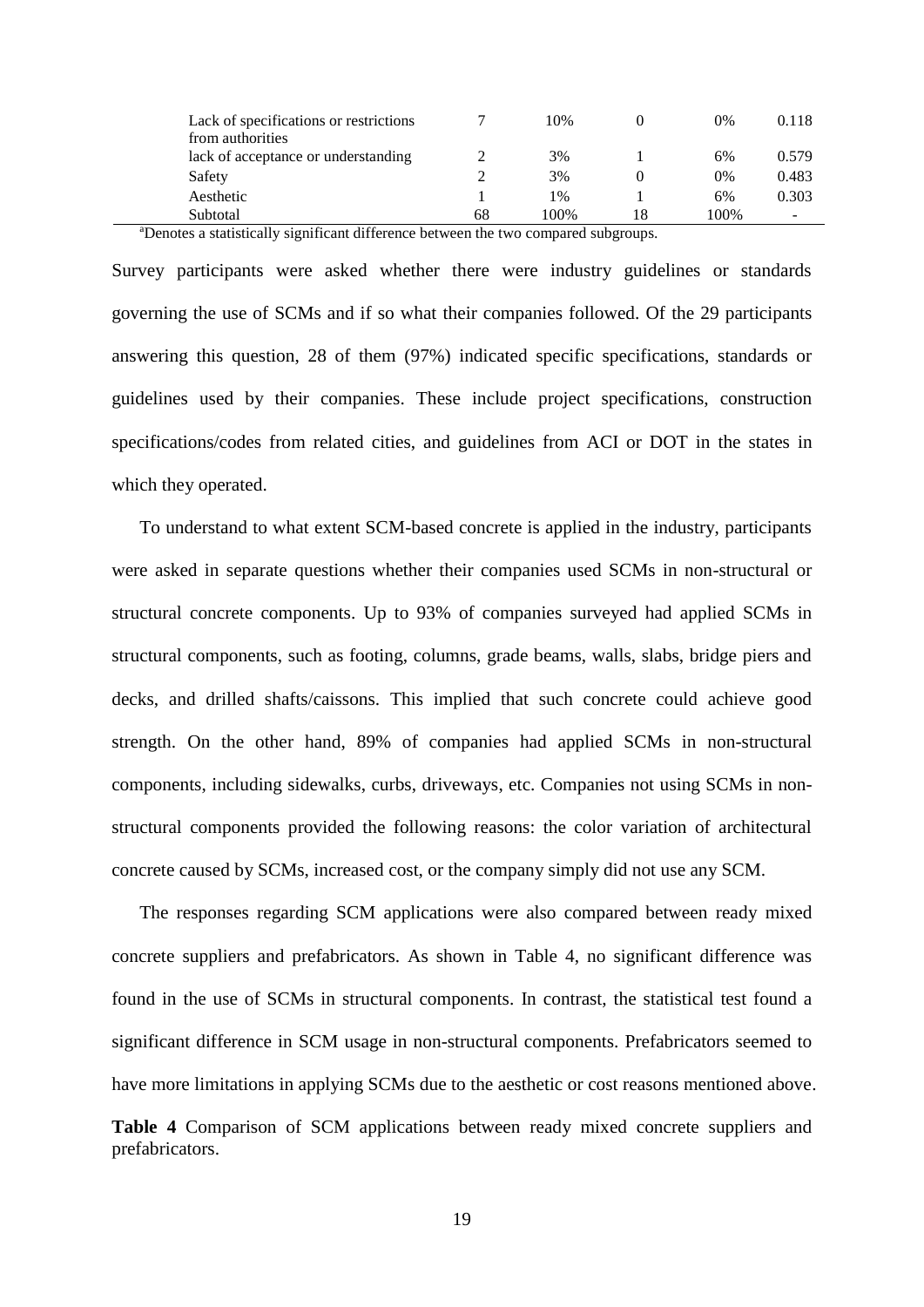|                              |           | Non-structural components |             | Structural components |             |             |  |
|------------------------------|-----------|---------------------------|-------------|-----------------------|-------------|-------------|--|
|                              |           | Number of                 |             |                       | Number of   | $%$ of      |  |
|                              | Number    | companies                 | % of        | Number                | companies   | respondents |  |
|                              | of total  | using                     | respondents | of total              | using       | using       |  |
| Subgroups and analysis items | responses | <b>SCMs</b>               | using SCMs  | responses             | <b>SCMs</b> | <b>SCMs</b> |  |
| Ready mixed concrete         | 21        | 20                        | 95%         | 18                    |             | 94%         |  |
| suppliers                    |           |                           |             |                       |             |             |  |
| Prefabricators               | 6         |                           | 50%         | 10                    |             | 90%         |  |
| <i>p</i> value               |           |                           | $0.010^{a}$ |                       |             | 0.588       |  |

<sup>a</sup>Denotes a statistically significant difference between the two compared subgroups.

## *4.3 The Use of AAs*

Similar questions were asked in the third part of the questionnaire regarding the use of AAs in the industry. Fig. 8 shows the AAs currently used by surveyed companies, of which lightweight aggregate (LWA) and RCA are the most widely used. These two materials were also more frequently perceived by survey participants as the most commonly used aggregates in the industry (shown in Fig. 9). However, the open-ended feedback from concrete suppliers showed their concerns about using RCA in concrete production. The uncertainty in the sources of old concrete made it hard to determine the original concrete properties (e.g., strength). Difficulties also existed in controlling the size of crushed concrete. Other concerns included the inferior engineering properties of RCA due to its higher water absorption and affinity, the lack of specifications, and the risk of quality control. All of these made RCA, seemingly promising in utilizing recycled waste streams to produce new concrete, limited in its real-world applicability. Other AAs such as crushed glass, tire rubber, and brick rubble, although studied by researchers, had limited use in practice. When asked about other potential AAs, fewer participants provided feedback. Only cullet pumicite and natural zeolite sludge were mentioned.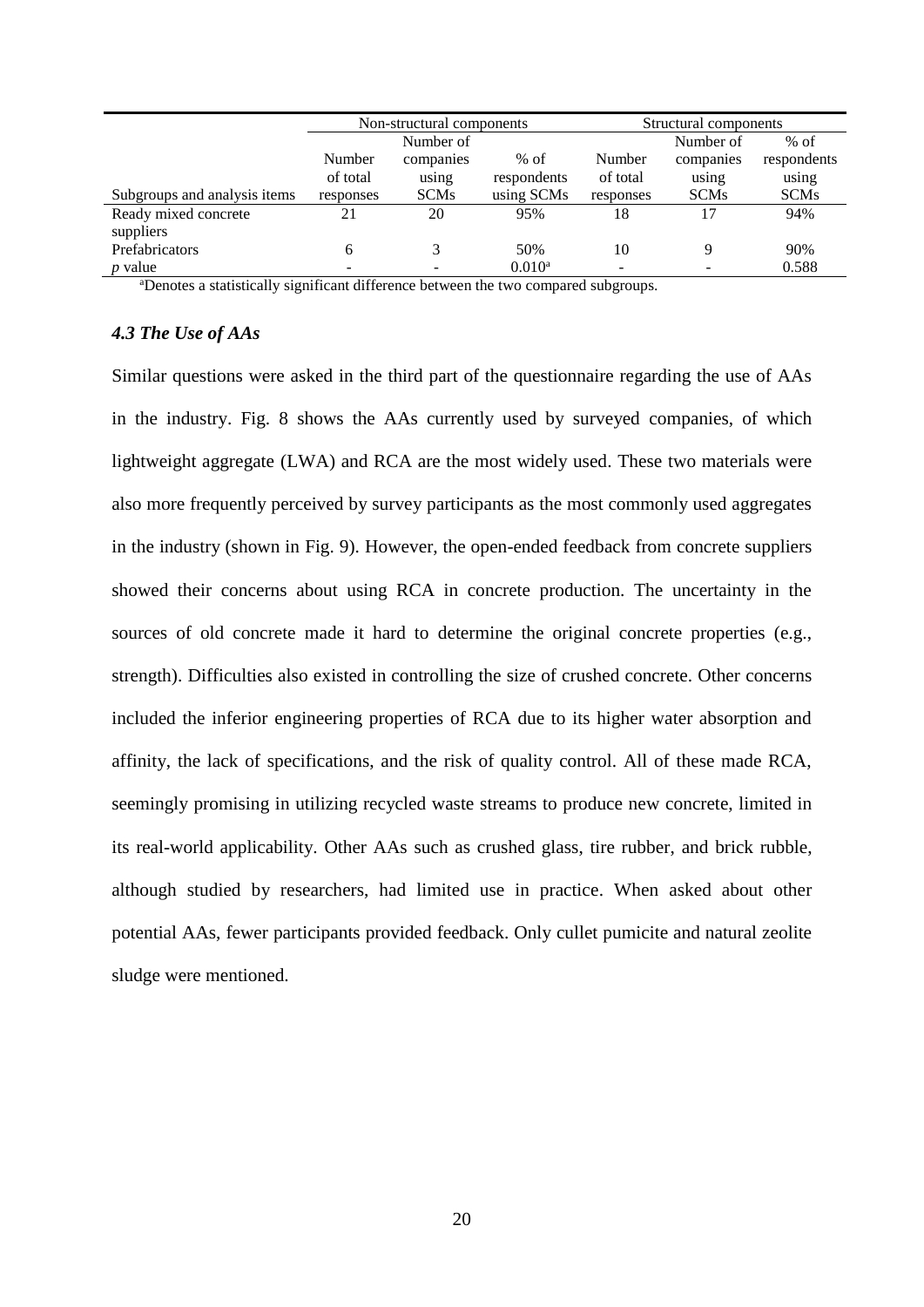





Similar to the comparison of SCM usage between ready mixed concrete suppliers and prefabricators, a comparison of AA usage between these two subgroups was also conducted. The results are displayed in Table 5. The only inconsistency was found in the usage of LWA. Compared to prefabricators, a higher percentage of ready mixed concrete suppliers have applied LWA in concrete production.

**Table 5** Comparison of AA usage between ready mixed concrete suppliers and prefabricators.

|                                                          | Pre-specified AA     |            |         |        |              |  |  |
|----------------------------------------------------------|----------------------|------------|---------|--------|--------------|--|--|
|                                                          |                      |            | Crushe  | Tire   | <b>Brick</b> |  |  |
| Subgroups and analysis items                             | LWA                  | <b>RCA</b> | d glass | rubber | bubble       |  |  |
| % of ready mixed concrete suppliers selecting an AA      | 70%                  | 30%        | 17%     | 13%    | 0%           |  |  |
| $(N=23)$<br>% of prefabricators selecting an AA $(N=19)$ | 42%                  | 5%         | 5%      | 11%    | 5%           |  |  |
| <i>p</i> value                                           | $0.041$ <sup>a</sup> | 0.085      | 0.147   | 0.660  | 0.319        |  |  |

<sup>a</sup>Denotes a statistically significant difference between the two compared subgroups.

Compared to the number of times that benefits and barriers of using SCMs were mentioned by survey participants (123 and 92, respectively), fewer responses were received on the benefits (37) and barriers (47) to using AAs. This was likely due to less knowledge and experience practitioners had in AAs. As shown in Figs. 10 and 11, the top three benefits and barriers to using AAs were not consistent. While the structural advantage and cost saving were the two most frequently mentioned benefits by survey participants, being "green" was ranked the third highest. As further explained by survey respondents, using AAs could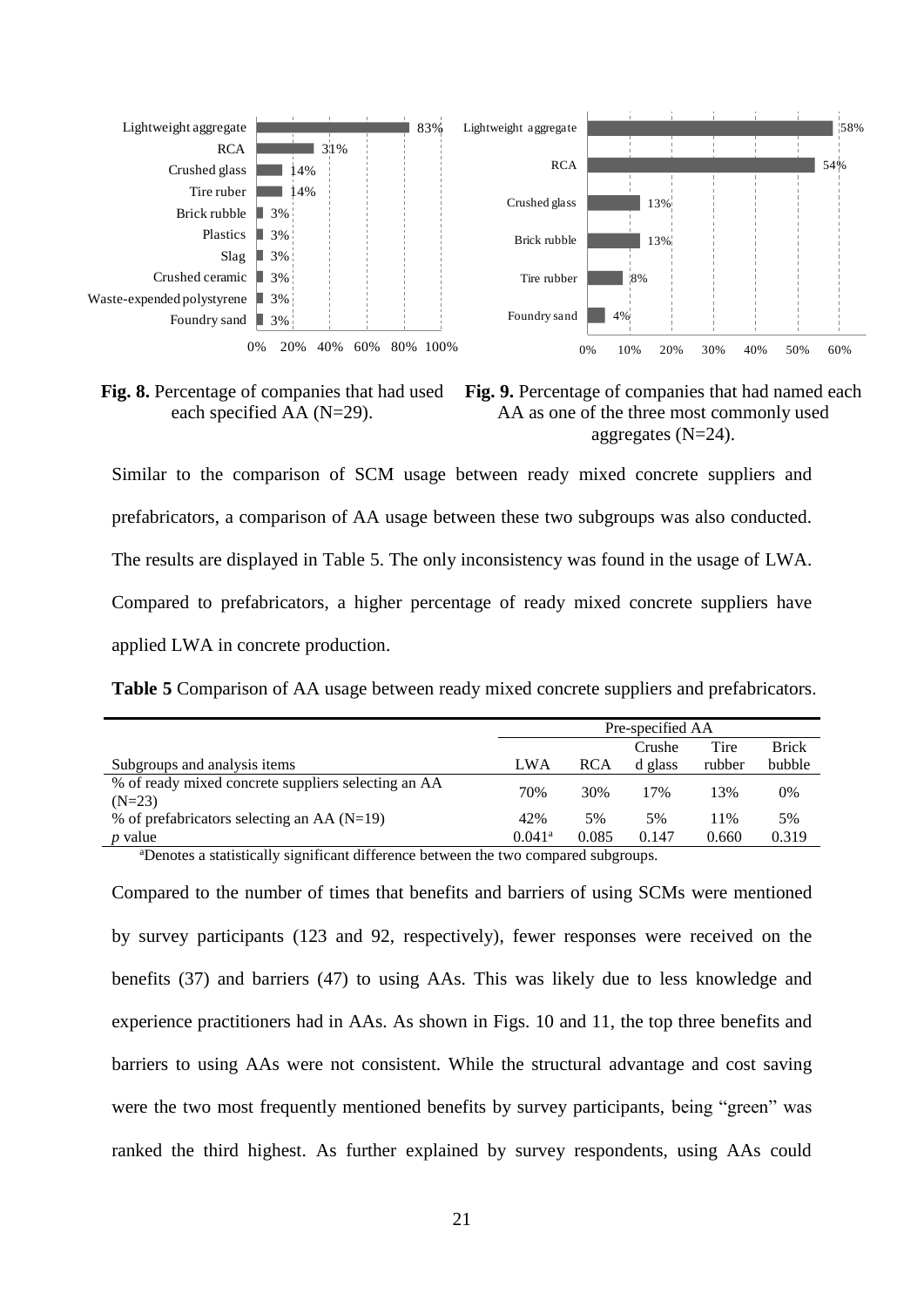recycle waste materials and save natural resources. In terms of barriers, the top three frequently mentioned items were cost increase (34%), local availability (23%), and technical barriers (17%). Technical barriers were clarified as the difficulty in controlling aggregate gradation and the complexity in mix design. The findings on the major barriers to using SCMs and AAs are consistent with what have been identified in the literature (e.g., Batayneh et al., 2007; Duxson et al., 2007; Meyer, 2009).





Similarly, a comparison study of the benefits and barriers to using AAs was performed between ready mixed concrete suppliers and prefabricators. The statistical analysis results shown in Table 6 indicate no significant difference between the two subgroups. Noticeably, all positive perceptions of using AAs regarding being "green" and using local materials came from ready mixed concrete suppliers. It seems that prefabricators surveyed in this study were less environmentally conscious or they just focused on cost saving, structural advantage (e.g., light weight), and improved concrete properties when considering the adoption of an AA.

|  | Table 6 Comparison of perceptions between ready mixed concrete suppliers and |  |  |  |  |
|--|------------------------------------------------------------------------------|--|--|--|--|
|  | prefabricators regarding AA Usage.                                           |  |  |  |  |

|                       | Ready mixed concrete |           |                       |           |       |  |  |
|-----------------------|----------------------|-----------|-----------------------|-----------|-------|--|--|
|                       | suppliers            |           | <b>Prefabricators</b> |           |       |  |  |
|                       | Number of            |           | Number of             |           |       |  |  |
| Benefits and barriers | comments             | Frequency | comments              | Frequency | value |  |  |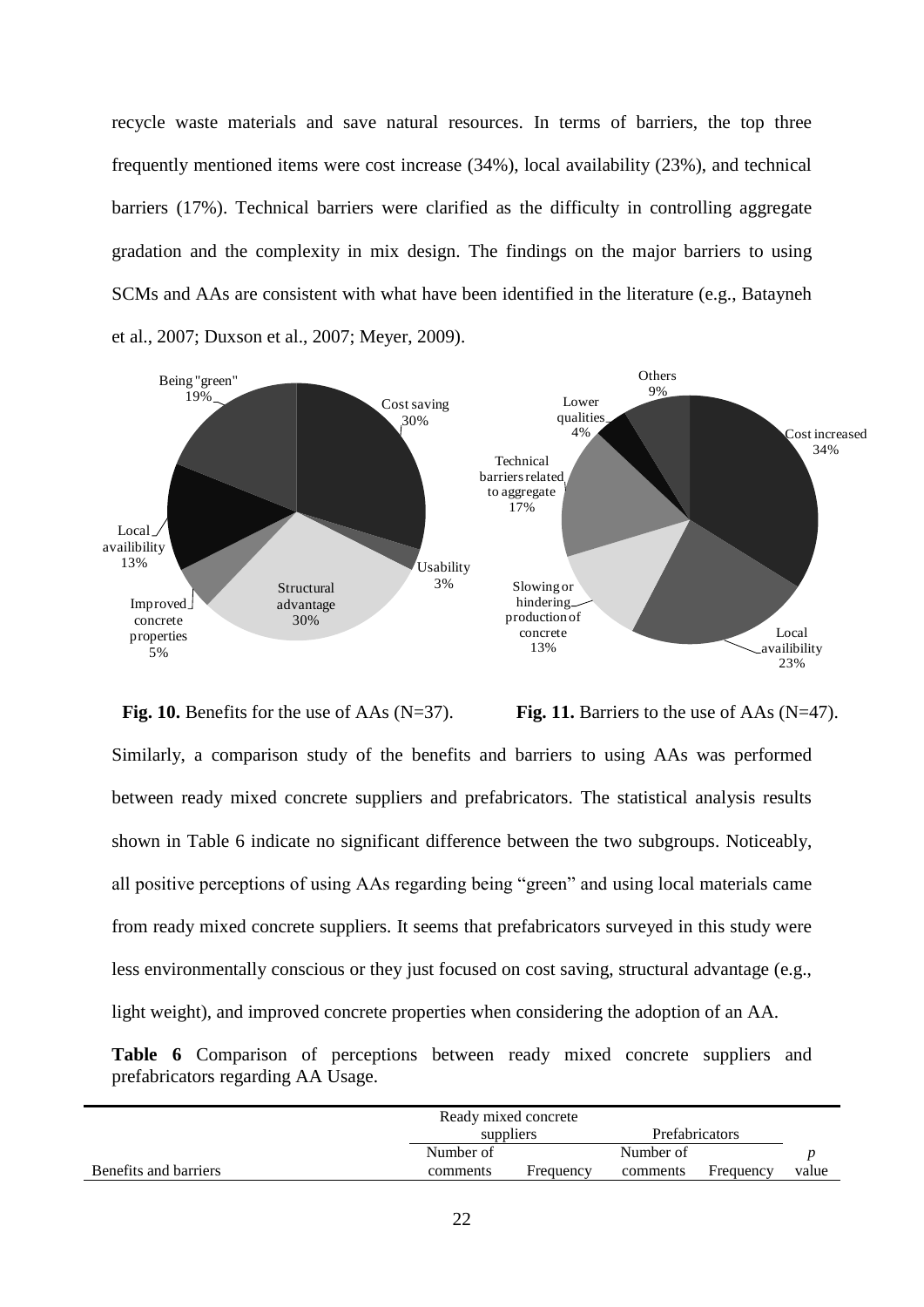| <b>Benefits</b> | Cost saving                             | 8  | 35%  | 4        | 40%   | 0.398 |
|-----------------|-----------------------------------------|----|------|----------|-------|-------|
|                 | Structural advantage                    | 4  | 17%  | 4        | 40%   | 0.116 |
|                 | Being "green"                           | 4  | 17%  | 0        | 0%    | 0.114 |
|                 | Local availability                      | 4  | 17%  | $\theta$ | $0\%$ | 0.114 |
|                 | Improved concrete properties            |    | 9%   | 2        | 20%   | 0.244 |
|                 | Usability                               |    | 4%   | $\theta$ | $0\%$ | 0.535 |
|                 | Subtotal                                | 23 | 100% | 10       | 100%  |       |
| <b>Barriers</b> | Cost increase                           | 11 | 35%  | 6        | 46%   | 0.341 |
|                 | Slowing/hindering production            | 4  | 13%  | 3        | 23%   | 0.275 |
|                 | Local availability                      | 6  | 19%  | 3        | 23%   | 0.528 |
|                 | Technical barriers related to aggregate |    | 16%  | $\theta$ | 0%    | 0.106 |
|                 | Lower qualities                         |    | 10%  | $\theta$ | 0%    | 0.201 |
|                 | Lack of data on concrete properties     |    | 3%   |          | 8%    | 0.487 |
|                 | Aesthetic                               |    | 3%   | 0        | 0%    | 0.558 |
|                 | Subtotal                                | 31 | 100% | 13       | 100%  |       |

When asked whether there were industry guidelines to follow in applying AAs, only 29% of participants answered "yes," which is quite low compared to 97% of respondents answering "yes" to a similar question for the use of SCMs. It seemed that fewer or limited specifications or standards were available for the use of AAs. Most of specifications or standards mentioned by respondents were for the use of LWA from ACI and ASTM. This may help explain why LWA is currently the most widely used AA. Through the interview, the researchers learned that ODOT had already published a standard for using RCA in Ohio transportation projects (ODOT, 2011). However, the survey results did not show that the Central Ohio survey participants were aware of the standard, suggesting a potential problem of information dissemination.

Participants were asked in separate questions whether their companies had used AAs in non-structural or structural concrete components. It was found that up to 69% of respondents had applied AAs in non-structural components, including sidewalks, concrete barriers, signs/fences, and residential applications. Approximately 63% of respondents had applied AAs in structural components such as decks, footing, and slabs. One respondent mentioned that the replacement of virgin aggregate was specified in Europe (i.e., up to 20% replacement of virgin aggregate in non-structural components and up to 10% in structural components), but similar specifications were unavailable in the U.S. Due to the small number of responses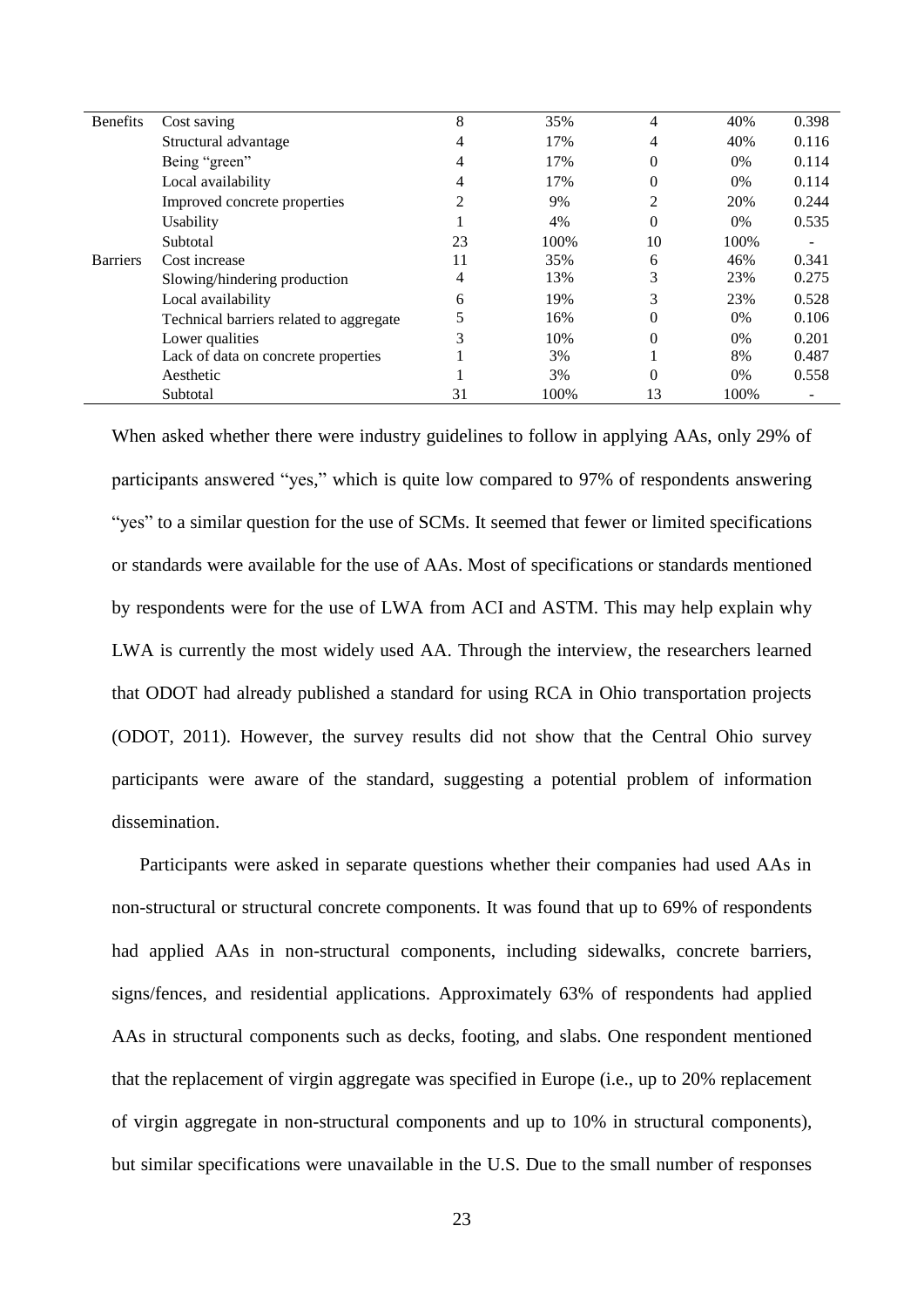(12 and 13, respectively) for these two questions, no subgroup comparison was conducted.

The one-tailed Barnard's exact test was used to compare the actual usage of SCMs and AAs in structural and non-structural concrete components among the surveyed companies. The results shown in Fig. 12 indicate that SCMs were statistically more frequently used in structural concrete components than AAs (p=0.016). Although survey participants did not specify the lack of industry standards/guidelines as a barrier that lowered the usage of AAs in structural applications, improvements on standard/guideline development and information dissemination, especially related to the use of RCA, can certainly alleviate concerns about structural performance of RCA concrete and help practitioners with concrete recycling and mix design.



**Fig. 12.** Statistical analysis results for the use of SCMs and AAs (X: the number of positive responses; N: the total responses received for the question).

## *4.4 Difference between Local Companies and National Counterparts*

Further analysis revealed some differences in AA adoption between the five major concrete suppliers interviewed in Central Ohio and the other 34 companies surveyed online. Regardless of many AAs available, only one of the five local companies used LWA; the rest used only traditional limestone or gravel. It seemed that they were aware of some options as all of them suggested RCA and two of them suggested LWA as potential AAs. In contrast, 96% of companies surveyed online had used LWA, followed by 33% that used RCA and 17% that used tire rubber and crushed glass. There are many factors that could lead to the low use of AAs by Central Ohio concrete suppliers and prefabricators such as the relatively low tipping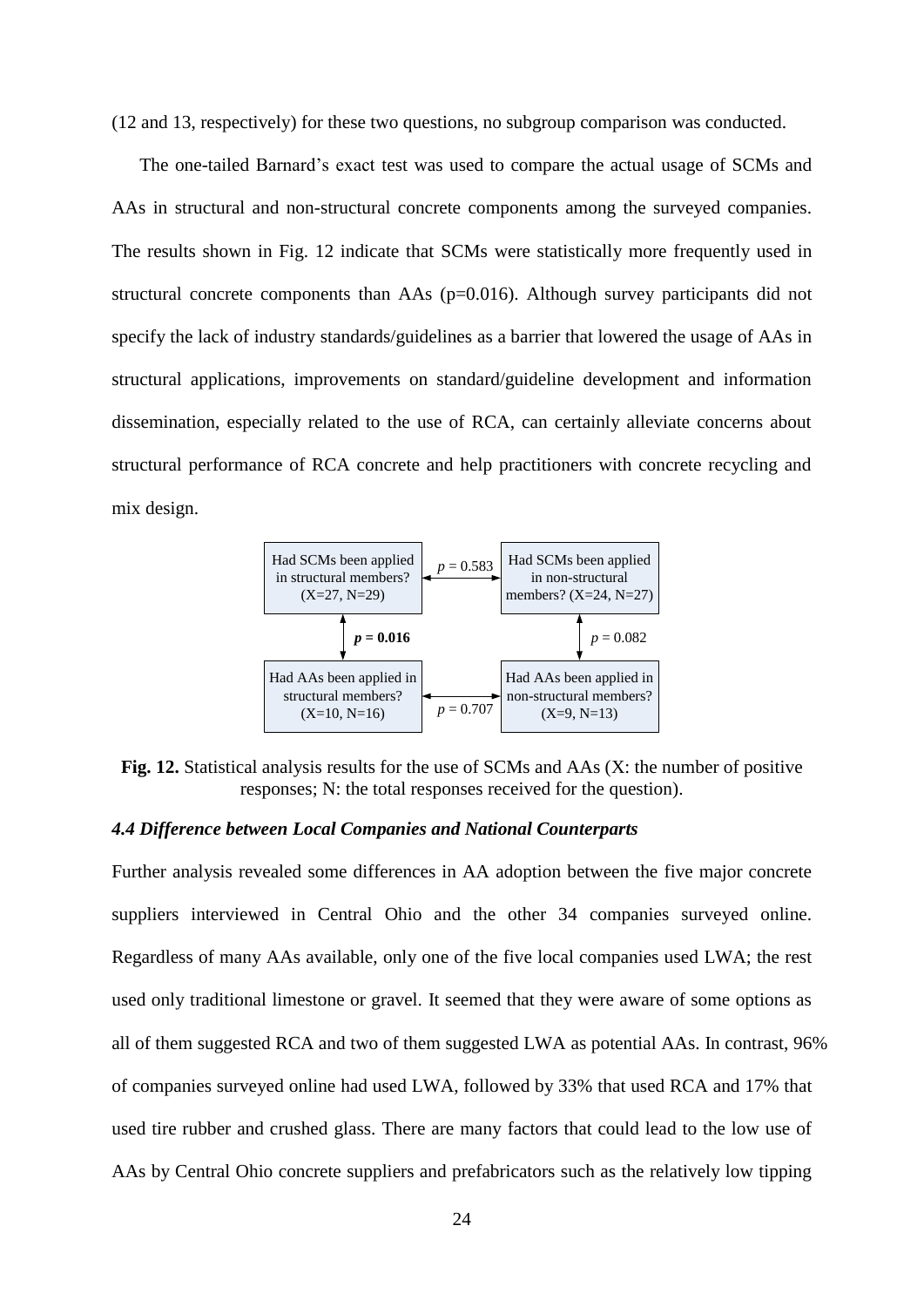fee for construction and demolition debris. The researchers also found that the aforementioned ODOT standard is stringent in that the RCA used for ODOT projects must also come from an ODOT project, and non-ODOT sources are not allowed. In addition, a survey needs to be conducted based on sublots at the roadway to determine the material quality and special requirements are placed on concrete mix design. This could present additional challenges to Central Ohio concrete suppliers and prefabricators. (Ling et al., 2013)

## **5. Conclusions**

This paper presented a questionnaire survey on the current status of using sustainable raw materials in the U.S. concrete industry. In this study, the background and distribution of survey companies were carefully analyzed to ensure that they can represent the studied populations. Barnard's exact test was adopted in subgroup comparison to minimize the loss of statistical power due to the small sample size. It was found that despite a large number of academic studies on various types of SCMs and AAs, their current use in practice was still limited to the top three SCMs (fly ash, GGBFS, and silica fume) and two most common AAs (LWA and RCA). Also, the surveyed companies were at different levels of recognition and utilization of SCMs and AAs. One sustainable raw material used by some companies might still be new to their peers. This research found that the three most commonly perceived benefits and barriers to using SCMs in concrete production were all related to concrete properties, cost, and local availability of such materials. Benefits of using SCMs were more frequently mentioned than barriers. Comparatively, benefits and barriers regarding the use of AAs were mentioned fewer times by survey participants. Besides structural advantage and cost saving, some surveyed companies were aware of the environmental benefits from using AAs, e.g., the reuse of waste and conservation of natural resources. Cost increase, local availability and technical barriers were the three most commonly perceived barriers.

Subgroup comparison and the one-tailed Barnard's exact test performed in this study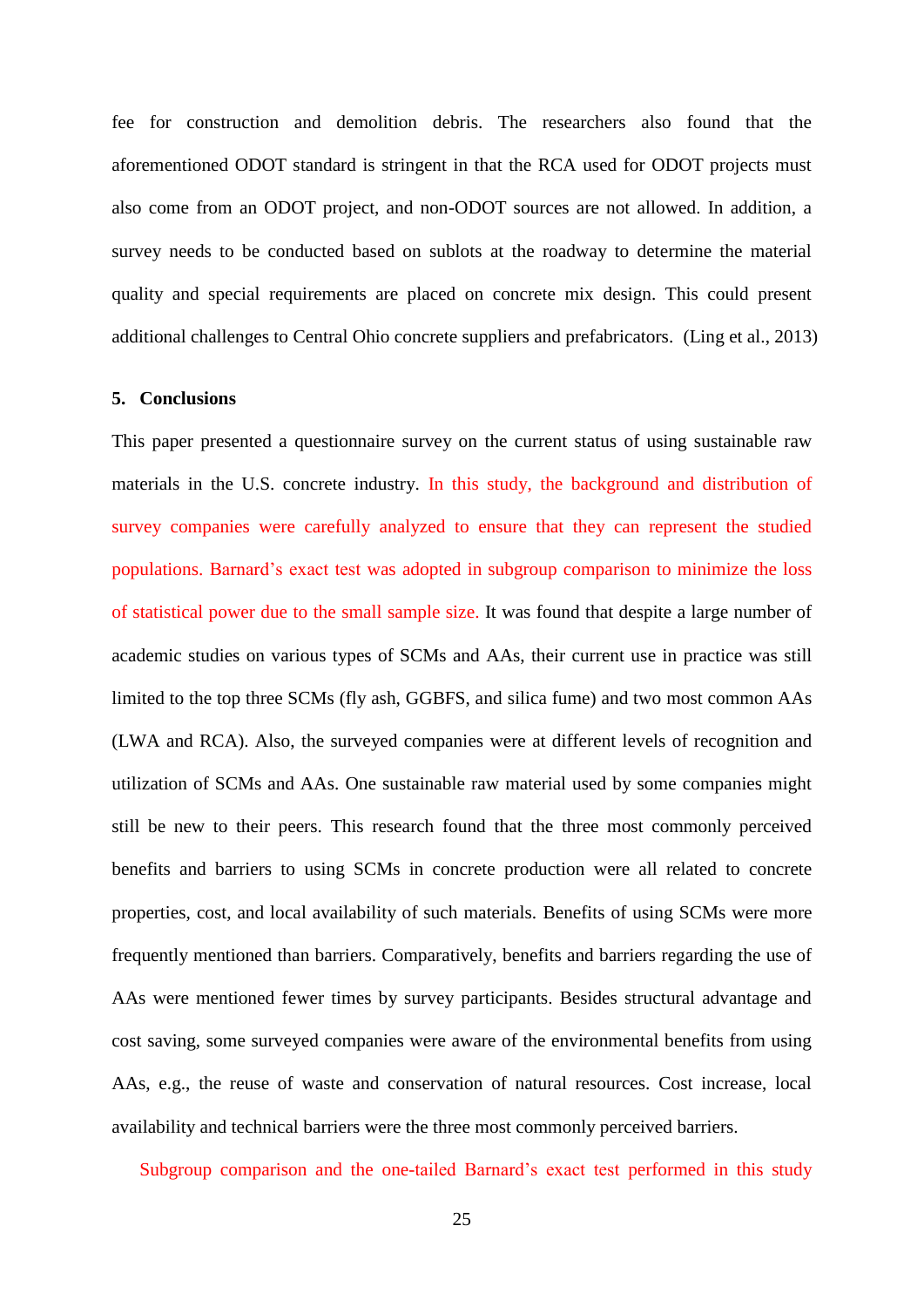yielded the following results:

- Statistically, higher percentages of ready mixed concrete suppliers than prefabricators had produced sustainable concrete  $(p=0.016)$  and received related inquiries  $(p=0.042)$ . No correlation existed between companies' size or years in business and whether they had made sustainable concrete or received inquiries from customers.
- Statistically, greater percentages of ready mixed concrete suppliers than prefabricators had utilized GGBFS (p=0.007), fly ash Class F (p=0.074), and LWA (p=0.041) in concrete production.
- Prefabricators were statistically more concerned about the potential quality issues caused by using SCMs in their products with a *p* value of 0.020.
- No significant difference was found between ready mixed concrete suppliers and prefabricators regarding the perceived benefits and barriers to using AAs. However, only ready mixed concrete suppliers had identified being "green" as one of the benefits of using AAs.
- No significant difference existed between the application of SCMs or AAs in structural and non-structural concrete components. However, a statistically higher percentage of ready mixed concrete suppliers than prefabricator had applied SCMs in non-structural components (p=0.010).
- Statistically, a higher percentage of companies in the survey had used SCMs than AAs in structural concrete components  $(p=0.016)$ . No significant difference existed in the use of SCMs and AAs in non-structural components. Practitioners perceived that there were more readily available guidelines or specifications for the application of SCMs than AAs.
- The overall perception gained from this subgroup comparison was that ready mixed concrete suppliers were ahead of prefabricators in the utilization of sustainable raw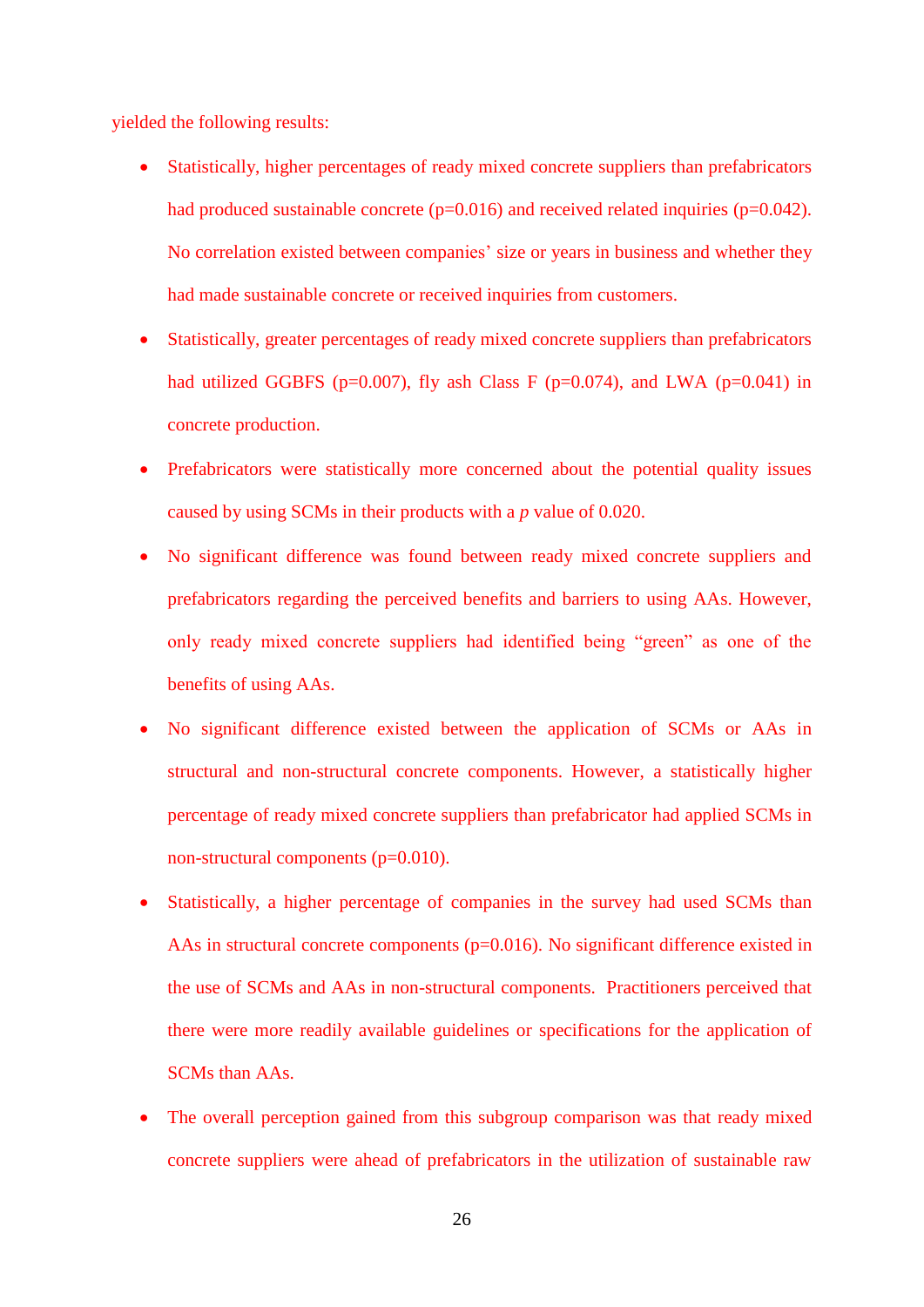#### materials to produce concrete.

This paper provides some insight into how researchers could help the industry solve its real problems in sustainable concrete production and application. For example, based on the identified benefits and barriers, researchers will need to focus their studies on the impact of SCMs or AAs on concrete properties (e.g., the long-term durability of concrete made of RCA and quality control for RCA concrete), cost effectiveness, local availability of sustainable materials, etc. It is also important to develop specifications and industry standards corresponding to any recommended new alternative materials. Furthermore, more assistance needs to be provided to help prefabricators address potential concerns they have in applying sustainable raw materials to particular products. These will increase the acceptance and implementation of sustainable raw materials in various concrete applications.

It is worth noting that this study will serve as a starting point for future research in this area. Although the results obtained from this study allowed valuable conclusions and insights to be drawn on the current status of sustainable concrete production in the U.S., further research based on an enlarged sample size is necessary to improve the accuracy of findings and obtain more profound insights. Also, tailored questionnaires can be developed to collect more specific, in-depth information from certain subgroups (e.g., prefabricators) to help advance their practice in sustainable concrete production.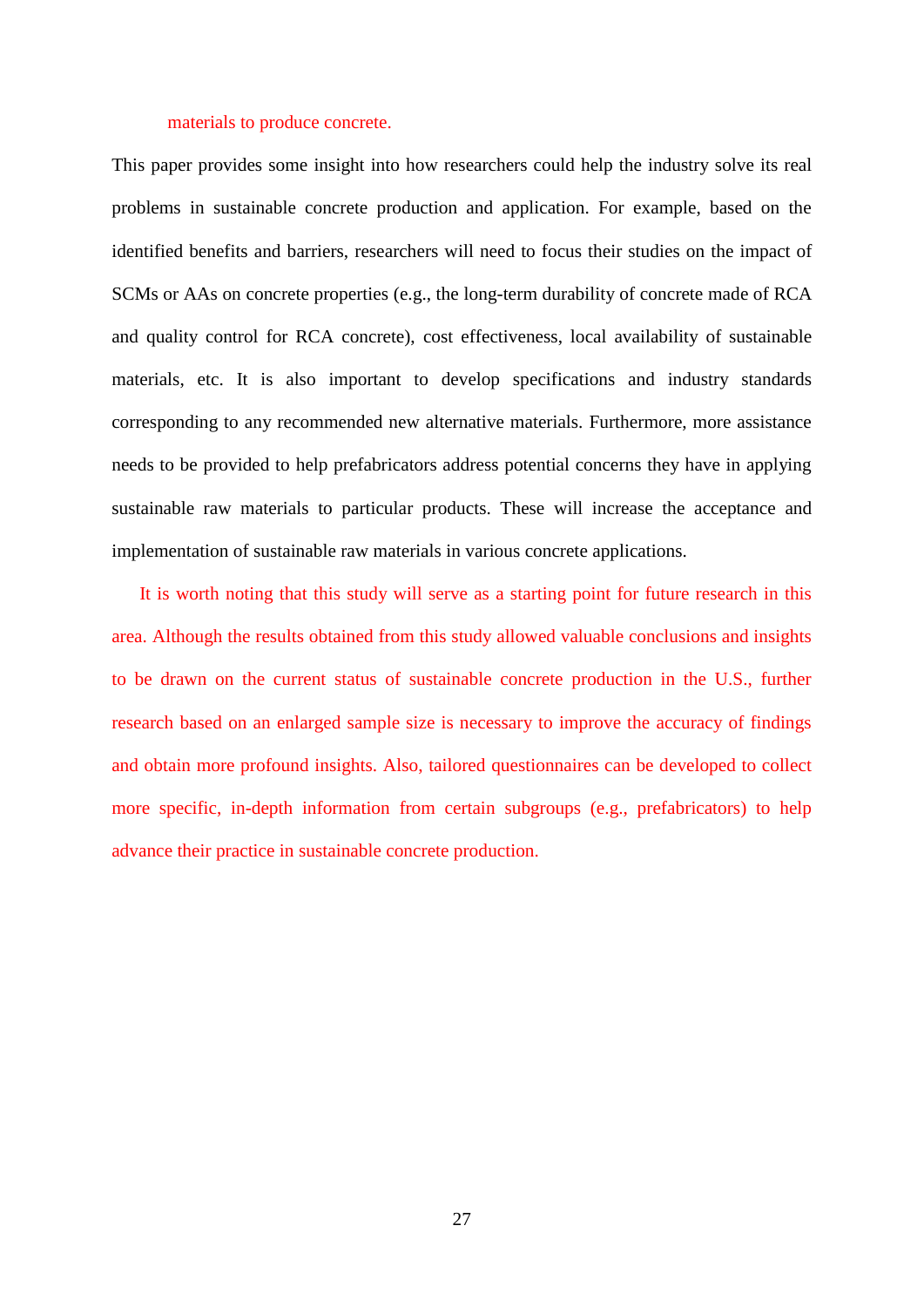# **Appendix: Questionnaire for the Survey of Sustainable Concrete Production in the U.S.**

#### *Background and Your Involvement in Sustainable Construction Production*

- 1. Does your company produce sustainable concrete by using waste material(s)? a. Yes; b. No.
- 2. What field does your company work in? Select all that apply. a. Providing ready-mixed concrete; b. Providing pre-fabricated concrete products; c. Others (Please specify).
- 3. For how many years has your company been involved in the concrete industry?
- 4. For how many years have you been working in the concrete industry?
- 5. How many full-time employees work for your company? a. Less than 10; b. 10 to 50; c. 50-100; d. 100-200; e. More than 200.
- 6. In which industry sector is your company's concrete used? a. Building; b. Roadway/bridge; c. Other sector(s) (Please specify).
- 7. How does your company design concrete mix given a required concrete property? a. Using company historical data; b. Using industry specification(s) or standard(s) (Please specify, e.g., ACI or ASTM standard); c. Other ways (Please specify).
- 8. Has your company received inquiries regarding the use of recycled materials in any of your mix designs? a. Yes; b. No.

#### **Supplementary Cementitious Materials (SCMs)**

- 9. Does your company use any of the following wastes or supplementary sources to replace portion of cement in your concrete? If so, please also specify the *substitution percentage range* of this SCM in the cementitious material weight and the related concrete *28-day compressive strength* (e.g., 4ksi)**.** Select all that apply: a. Fly ash Class C; b. Fly ash Class F; c. Ground-granulated blast-furnace slag; d. Silica fume; e. Calcined shale; f. Others (Please specify).
- 10. Are there other potential SCMs that could be used in mix designs? Please specify.
- 11. Please identify the top three most suitable SCMs and evaluate them based on the following items. For rating questions, please rate the SCMs on selected items on a scale of 1-5: (1) Worst, (2) Poor, (3) Neutral, (4) Good,  $(5)$  Very good. Select N/A when you have no idea. i. Indicate where the material comes from; ii. Rate local availability; iii. Rate cost effectiveness (i.e., price, labor, etc.); iv. Rate the following concrete properties: a. Strength; b. Workability; c. Durability; d. Other properties (Please specify); v. Other factors (Please specify); vi. Indicate benefits and barriers to applying this material in concrete production. .
- 12. Are there any industry guidelines or standards for the use of SCMs in concrete production (e.g., the percentage of fly ash, slag cement, etc.)? If yes, does your company follow any of them? Please specify the guideline(s) or standard(s) you used.
- 13. Has concrete made with SCMs been applied to non-structural and/or structural members? Select all that apply and provide examples. a. Non-structural members (e.g., sidewalks, concrete curbs, etc.); b. Structural members (e.g., building footing, columns, bridge decks, etc.).

#### **Alternative/Recycled Aggregates**

- 14. Does your company use any of the following wastes or supplementary sources to replace portion of aggregates in your concrete? If so, please also specify the *substitution percentage range* of this alternative aggregate in the total aggregate material weight and the related concrete *28-day compressive strength* (e.g., 4ksi). Select all that apply. a. Recycled concrete aggregate; b. brick rubble; c. Plastics; d. Tire rubber; e. Electric arc furnace (EAF) slag; f. Crushed ceramic; g. Crushed glass; h. Waste-expended polystyrene; i. Others (Please specify).
- 15. Are there other potential alternative aggregates that could be used in concrete mix design? Please specify.
- 16. Please identify the top three most suitable alternative/recycled aggregates and evaluate them based on the following items. i. Indicate where the material comes from; ii. Rate local availability; iii. Rate cost effectiveness (i.e., price, labor, etc.); iv. Rate the following concrete properties: a. Strength; b. Workability; c. Durability; d. Other properties (Please specify); v. Other factors (Specify); vi. Indicate benefits and barriers to applying this material in concrete production.
- 17. Are there any industry guidelines or standards for the use of recycled concrete aggregates in concrete production (e.g., its percentage in the total aggregate weight)? If yes, does your company follow any of them? Please specify the guideline(s) or standard(s) you used.
- 18. Has concrete made with alternative/recycled aggregates been applied to non-structural and/or structural members? Please select all that apply and provide examples. a. Non-structural members; b. Structural members.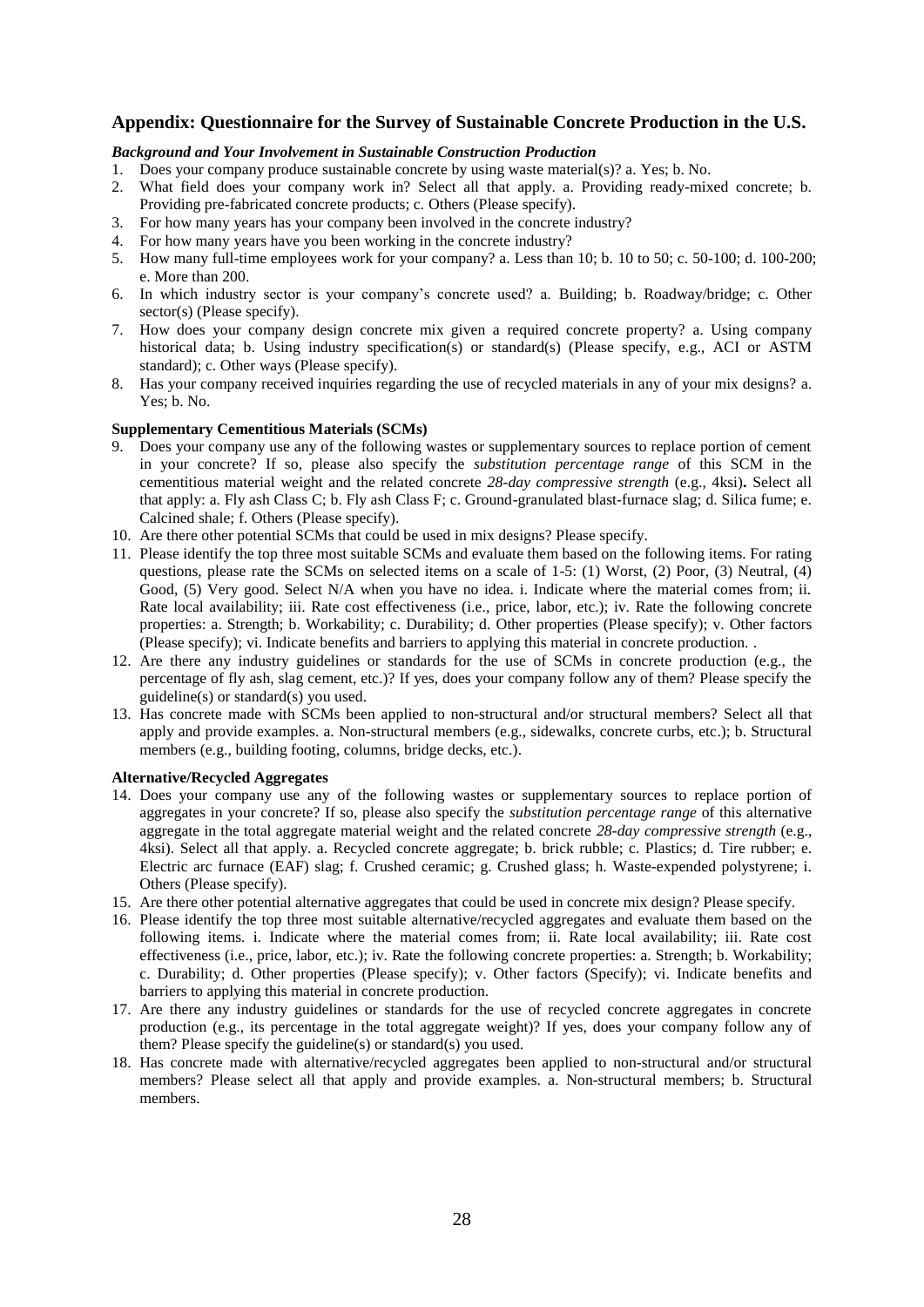## **References**

- Abdul-Rahman H, Berawi MA, Berawi AR, Mohamed O, Othman M, Yahya IA. Delay mitigation in the Malaysian construction industry. J Constr Eng Manage 2006;132(2):125-33.
- Aïtcin PC. Cements of yesterday and today: concrete of tomorrow. Cem Concr Res 2000;30(9):1349-59.
- Akhtaruzzaman AA, Hasnat A. Shear and flexural behavior of brick-aggregate concrete beams without web reinforcement. ACI Mater J 1986;83(2):284-9.
- Alam MS, Slater E, Billah AHMM. Green concrete made with RCA and FRP scrap aggregate:

fresh and hardened properties. J Mater Civ Eng 2013;25:1783-94.

- Alsheyab, Mohammad AT, Khedaywi, Taisir S. Effect of electric arc furnace dust (EAFD) on properties of asphalt cement mixture. Resources, Conservation and Recycling 2013:  $70.38 - 43$
- Andrés AM, García JMT. Optimal unconditional test in 2×2 multinomial trials. Comput Stat

Data An 1999;31(3):311-21.

Barnard GA. A new test for  $2 \times 2$  tables. Nature 1945:156:177.

- Basri HB, Mannan MA, Zain MFM. Concrete using waste oil palm shells as aggregate. Cem Concr Res 1999;29(4):619-22.
- Batayneh M, Marie I, Asi I. Use of selected waste materials in concrete mixes. Waste Manage 2007;27(12):1870-6.
- Bentz DP. Powder additions to mitigate retardation in high-volume fly ash mixtures. ACI Mater J 2010:107(5):508-14.
- Berry M, Stephens J, Cross D. Performance of 100% fly ash concrete with recycled glass aggregate. ACI Mater J 2011;108(4):378-84.
- Bondar D, Lynsdale CJ, Milestone NB, Hassani N, Ramezanianpour AA. Engineering properties of alkali-activated natural pozzolan concrete. ACI Mater J 2011;108(1):64-72.

Bremner TW. Lightweight aggregates can reduce energy needs for buildings. In: Energy and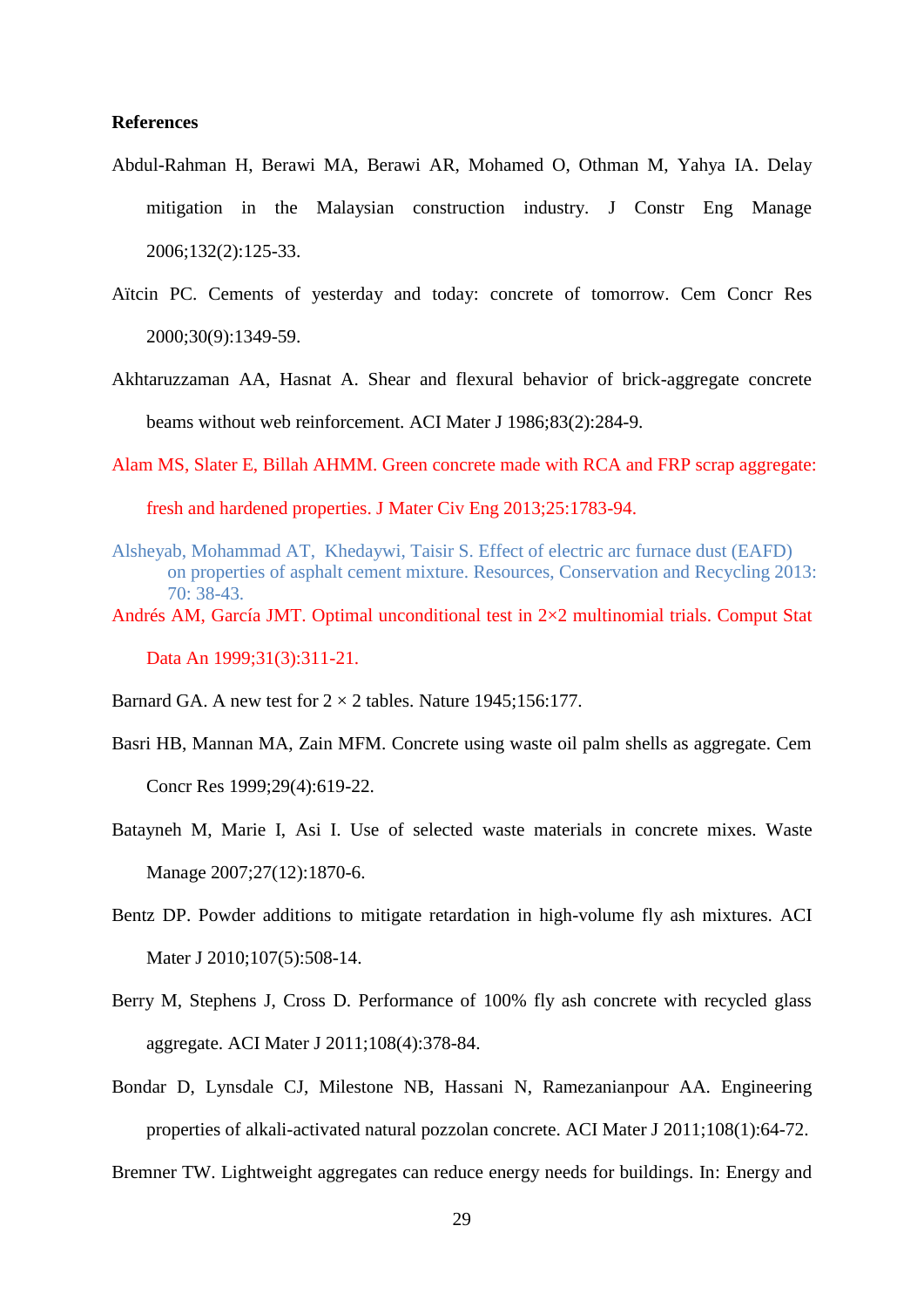Resource Conservation in the Cement and Concrete Industry, Construction Materials Section, Mineral Science Laboratories, CANMET, Ottawa, Canada; 1976.

- Duxson P, Provis JL, Lukey GC, Deventer JSJV. The role of inorganic polymer technology in the development of "green concrete." Cem Concr Res 2007;37(12):1590-7.
- Expanded Shale, Clay, and Slate Institute (ESCSI); 2010. http://www.escsi.org/membermap.aspx (accessed February 2015).
- Etxeberria M, Vázquez E, Marí A, Barra M. Influence of amount of recycled coarse aggregates and production process on properties of recycled aggregate concrete. Cem Concr Res 2007;37(5):735-42.

Fisher RA. Statistical methods for research workers. Edinburgh: Oliver and Boyd; 1925.

- Galili T. Barnard's exact test a powerful alternative for Fisher's exact test (implemented in R); 2010. http://www.r-bloggers.com (accessed August 2015).
- Gibson GE, Whittington DA. Charrettes as a method for engaging industry in best practice research. J Constr Eng Manage 2010;136(1):66-75.
- Haque MN, Kayali O, Al-Khaiat H. Structural lightweight concrete—an environmentally responsible material of construction. In: Sustainable Concrete Construction: Proc. of the International Challenges of Concrete Construction Congress, Scotland, UK; 2002. p. 305-12.
- Henry M, Kato Y. Understanding the regional context of sustainable concrete in Asia: Case studies in Mongolia and Singapore. Resources, Conservation and Recycling 2014: 82**:** 86-93.
- Jaapar A, Torrance JV. Contribution of value management to the Malaysian construction industry: a new insight. In: Proc. of the International Conference of Construction industry, Padang, Indonesia; 2009. p. 1-9.
- Kevern JT, Schaefer VR, Wang K. Mixture proportion development and performance evaluation of pervious concrete for overlay applications. ACI Mater J 2011;108(4):439- 48.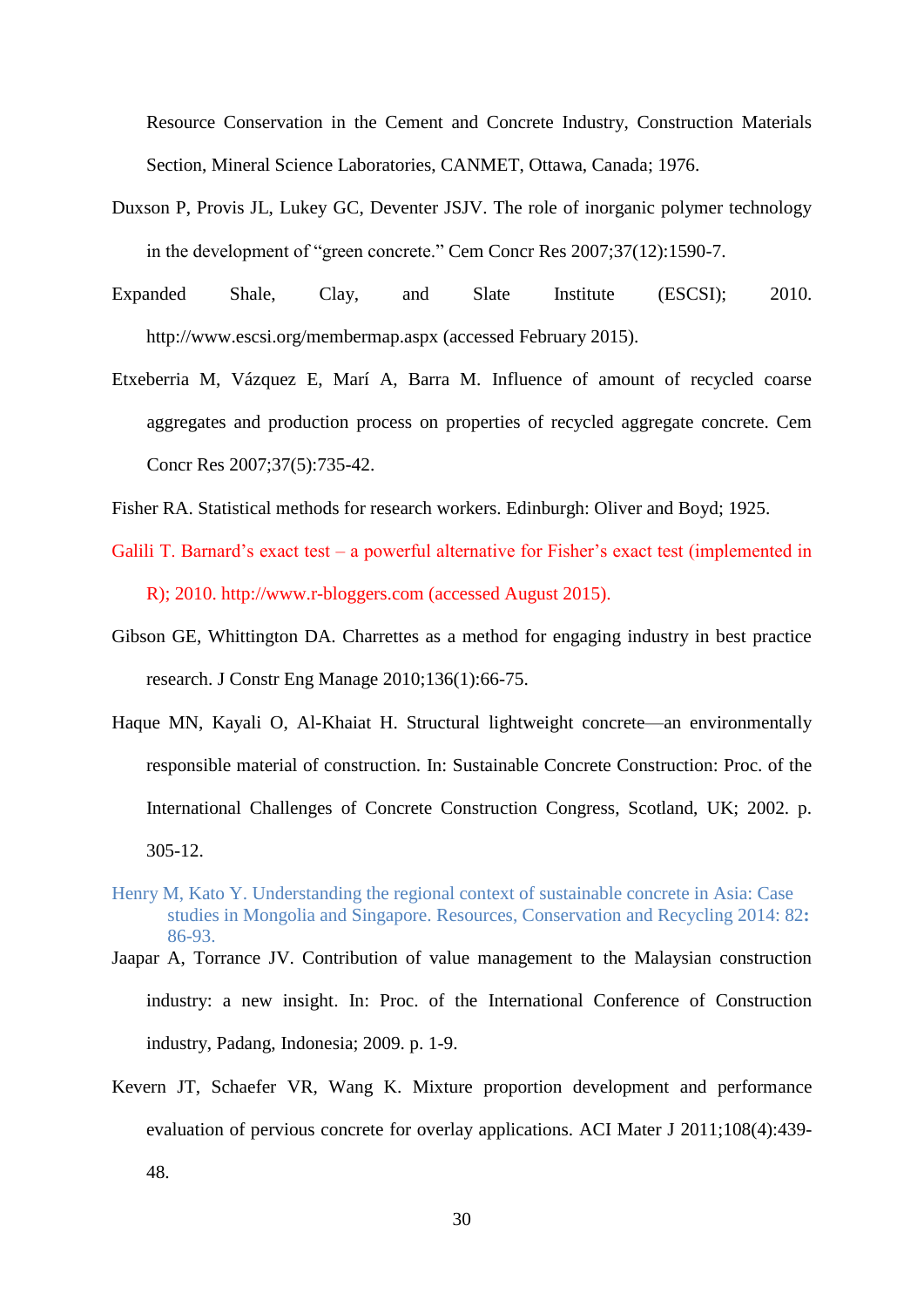- Khalaf FM, Devenny AS. Recycling of demolished masonry rubbles as coarse aggregate in concrete: review. J Mater Civ Eng 2004;16(4):331-40.
- Kumar PS, Mannan MA, Kurian VJ, Achuytha H. Investigation on the flexural behavior of high-performance reinforced concrete beams using sandstone aggregates. Build Environ 2007;42(7):2622-9.
- Langer WH, Arbogast BF. Environmental impact of mining natural aggregate. In: Fabbri et al., editors. Deposit and Geoenvironmental Models for Resource Exploitation and Environmental Security. U.S. Government; 2002. p. 151-70.
- Lepech MD, Li VC, Robertson RE, Keoleian GA. Design of green engineered cementitious composites for improved sustainability. ACI Mater J 2008;105(6):567-75.
- Li B, Akintoye A, Edward PJ, Hardcastle C. Critical success factors for PPP/PFI project in the UK construction industry. Constr Manage Econ 2005;23(5):459-71.
- Limbachiya M, Meddah MS, Ouchagour Y. Performance of Portland/silica fume cement concrete produced with recycled concrete aggregate. ACI Mater J 2012;109(1):91-100.
- <span id="page-30-0"></span>Ling TC, Poon CS, Wong HW. Management and recycling of waste glass in concrete products: Current situations in Hong Kong. Resources, Conservation and Recycling 2013:70**:** 25-31.
- Lydersen S, Fagerland MW, Laake P. Tutorial in biostatistics: recommended tests for association in 2×2 tables. Statist Med 2009;28(7):1159–75.
- Malhotra VM. Making concrete 'greener' with fly ash. Concr Int 1999;21(11):61–6.
- Malvar LJ, Cline GD, Burke DF, Rollings R, Sherman TW, Greene J. Alkali-silica reaction mitigation: state-of-the-art and recommendations. ACI Mater J 2002;99(5):480-9.
- Mannan MA, Ganapathy C. Concrete from an agricultural waste-oil palm shell (OPS). Build Environ 2004;39(4):441-8.
- Manso JM, Polanco JA, Losañez M, González JJ. Durability of concrete made with slag as aggregate. Cem Concr Compos 2006;28(6):528-34.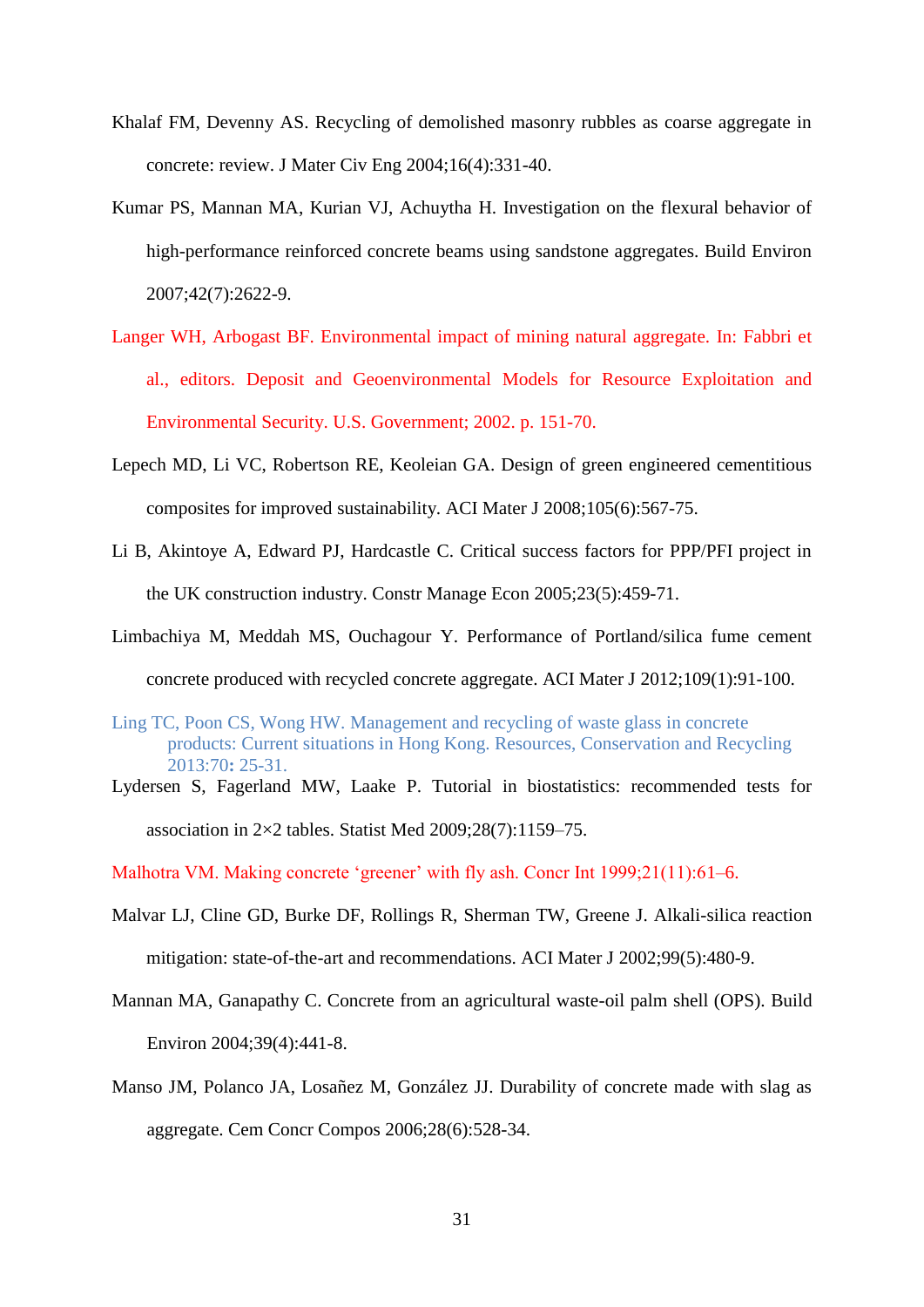- Mehta CR, Hilton JF. Exact power of conditional and unconditional tests: going beyond the 2x2 contingency table. Am Stat 1993;47:91-8.
- Mehta CR, Senchaudhuri P. Conditional versus unconditional exact tests for comparing two binomials. Cytel Software Corporation, Cambridge, MA; 2003.

Mehta PK. Global concrete industry sustainability. Concr Int 2009;32(2):45–8.

- Mehta PK. Greening of the concrete industry for sustainable development. Concr Int 2002;24(7):23-7.
- Metha PK, Monteiro PJM. Concrete: microstructure, properties, and materials. 3rd ed. New York: McGraw-Hill; 2006.
- Meyer C. Concrete as a green building material. In: Proceedings of the 3<sup>rd</sup> International Conference on Construction Materials: Performance, Innovations and Structural Implications. Vancouver, Canada; 2005.

Meyer C. The greening of the concrete industry. Cem Concr Compos 2009;31(8):601-5.

- Mobasher B. USA-concrete construction industry-cement based materials and civil infrastructure. CBM-CI International Workshop, Karachi, Pakistan; 2008. p. 73-90.
- Nehdi M, Khan A. Cementitious composites containing recycled tire rubber: an overview of engineering properties and potential applications. Cem Concr Aggr J 2001;23(1):3-10.
- Nisbet MA, Marceau ML, VanGeem MG. Environmental life cycle inventory of Portland cement concrete. PCA R&D Serial No. 2137a, Skokie, IL: The Portland Cement Association; 2002.
- Ohio Department of Transportation (ODOT). Concrete recycled coarse aggregate for concrete pavement and incidental items. Supplement 1117, ODOT, Columbus, OH, USA; 2011.
- Pearson K. On the criterion that a given system of deviations from the probable in the case of a correlated system of variables is such that it can be reasonably supposed to have arisen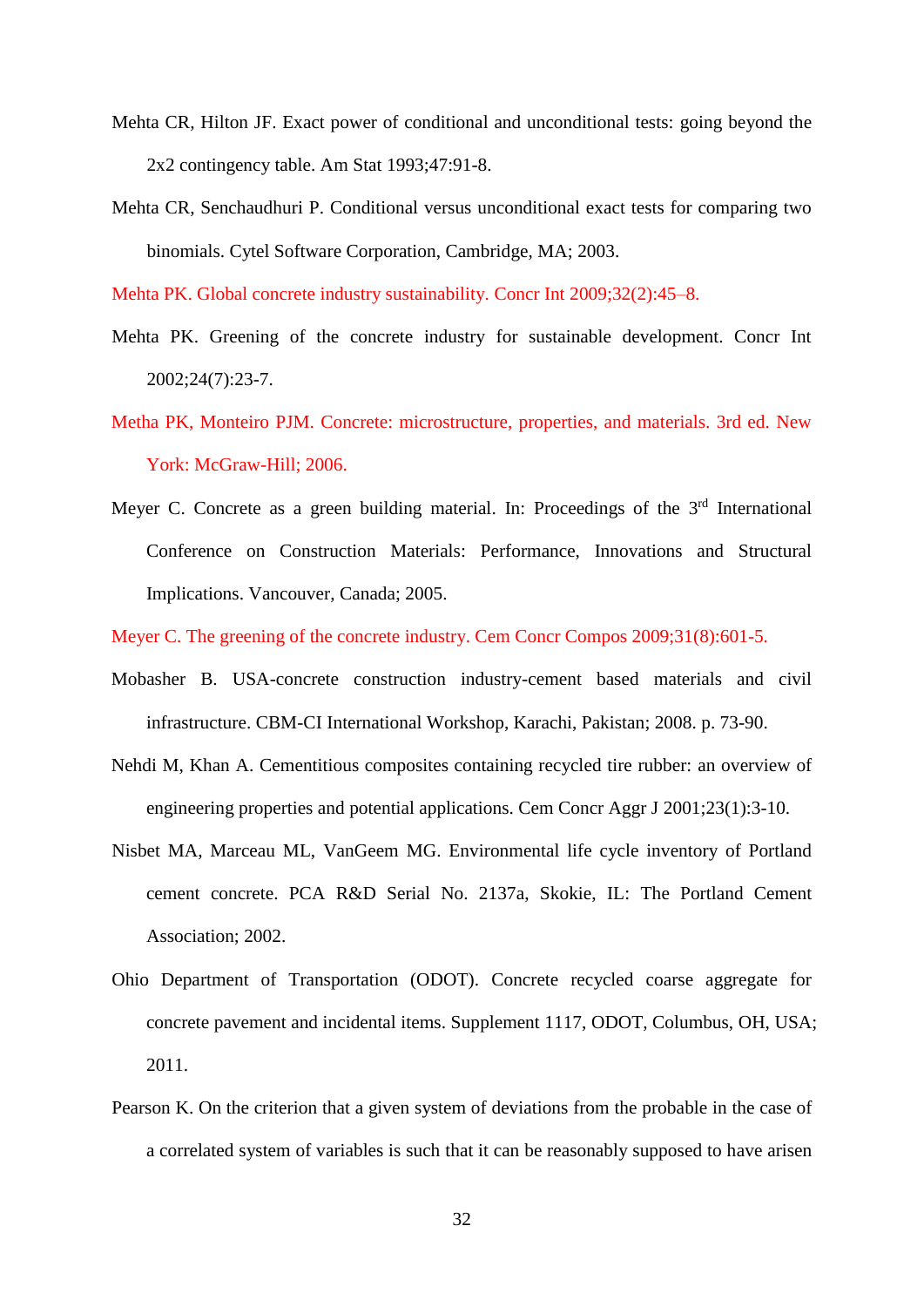from random sampling. Philos Mag Series 5 1900;50(302):157–75.

- Polanco JA, Manso JM, Setién J, González JJ. Strength and durability of concrete made with electric steelmaking slag. ACI Mater J 2011;108(2):196-203.
- Sabai MM, Cox, MGDM, Mato, RR, Egmond ELC, Lichtenberg, JJN. Concrete block production from construction and demolition waste in Tanzania. Resources, Conservation and Recycling 2013:72**:** 9-19.
- Sakai K. Towards environmental revolution in concrete technologies. In: Proceedings of the 11th Annual International fib Symposium - Concrete: 21st Century Superhero. Lau-sanne: fib; 2009.
- Siddique R, Khatib J, Kaur I. Use of recycled plastic in concrete: a review. Waste Manage 2008;28(10):1835-52.
- Susilorini MIR, Hardjasaputra H, Tudjono S, Hapsari G, Wahyu SR, Hadikusumo G, Sucipto J. The advantage of natural polymer modified mortar with seaweed: green construction material innovation for sustainable concrete. Procedia Engineering 2014;95:419-25.
- Topçu IB, Boga AR. Effect of boron waste on the properties of mortar and concrete. Waste Manage Res 2010;28(7):626-33.
- Trussoni M, Hays CD, Zollo RF. Comparing lightweight polystyrene concrete using engineered or waste materials. ACI Mater J 2012;109(1):101-7.
- UCLA: Statistical Consulting Group. What are the differences between one-tailed and twotailed tests?; 2015. http://www.ats.ucla.edu/stat/mult\_pkg/faq/general/tail\_tests.htm (accessed August 2015).
- University of Washington. Greenroads Manual v1.5; 2011. https://www.greenroads.org/366/download-the-manual.html (accessed April 2013).
- U.S. Green Building Council (USGBC). LEED reference guide for green building design and construction. 2009 ed. USGBC, Washington, DC; 2009.